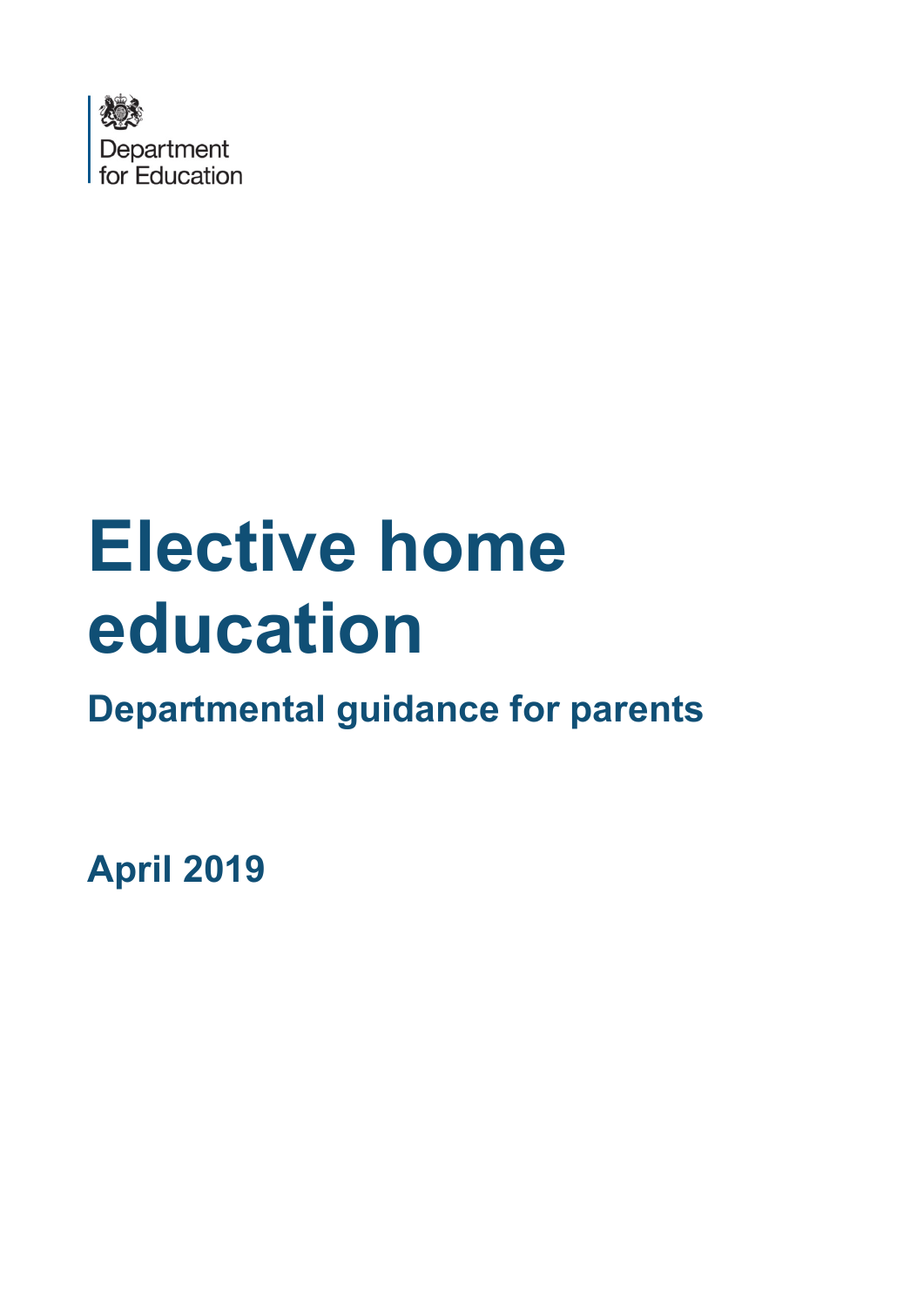# <span id="page-1-0"></span>**Contents**

| <b>Contents</b>                                                                                     | $\mathbf{2}$   |
|-----------------------------------------------------------------------------------------------------|----------------|
| <b>Summary</b>                                                                                      | 3              |
| About this departmental guidance                                                                    | 3              |
| Expiry or review date                                                                               | 3              |
| Who is this guidance for?                                                                           | 3              |
| <b>Introduction</b>                                                                                 | 4              |
| 1. What is elective home education (EHE)?                                                           | 5              |
| 2. What is the legal position of parents who wish to home educate their child?                      | 6              |
| What is 'efficient' education?                                                                      | $\overline{7}$ |
| What is a 'full-time' education?                                                                    | $\overline{7}$ |
| What is a 'suitable' education?                                                                     | $\overline{7}$ |
| What about children's rights?                                                                       | 9              |
| 3. So what do I need to think about before deciding to educate my child at<br>home?                 | 10             |
| 4. If I choose to educate my child at home, what must I do before I start?                          | 13             |
| 5. What are the responsibilities of your local authority?                                           | 14             |
| How does the safeguarding role of the local authority affect parents educating children<br>at home? | 16             |
| What is the local authority's role if my child has special educational needs?                       | 17             |
| Is there any oversight of local authority operations in relation to elective home<br>education?     | 19             |
| 6. Further information                                                                              | 20             |
| Safeguarding at home                                                                                | 20             |
| Attending other settings                                                                            | 20             |
| <b>National Careers Service</b>                                                                     | 21             |
| <b>Work Experience</b>                                                                              | 21             |
| 16 to 19 Bursary Fund                                                                               | 22             |
| Gypsy, Roma and Traveller Children                                                                  | 22             |
| Children in faith communities                                                                       | 22             |
| Other relevant departmental guidance                                                                | 23             |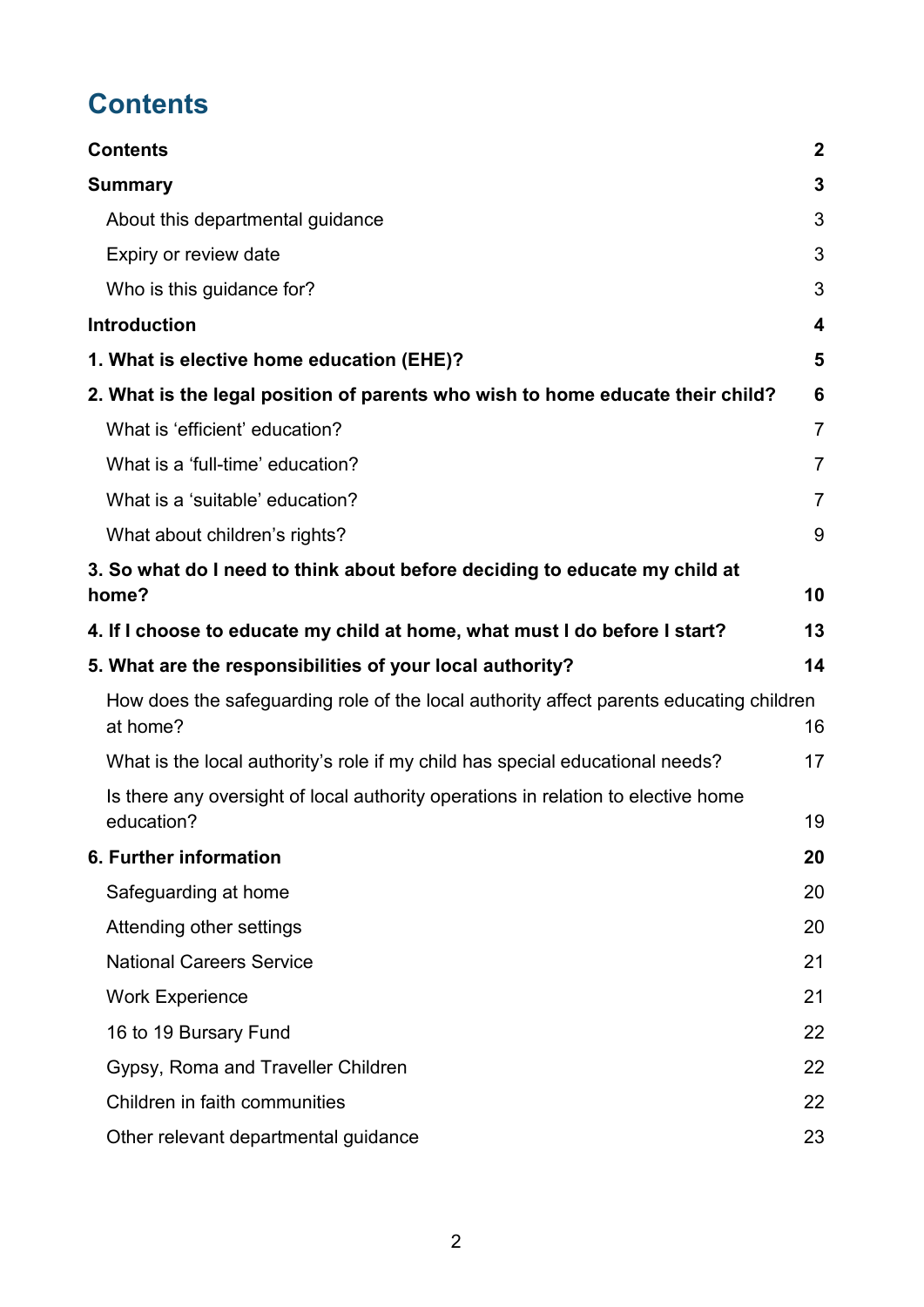## <span id="page-2-0"></span>**Summary**

#### <span id="page-2-1"></span>**About this departmental guidance**

This is departmental guidance from the Department for Education. It is non-statutory, and has been produced to help parents understand their obligations and rights in relation to elective home education.

#### <span id="page-2-2"></span>**Expiry or review date**

This guidance will next be reviewed by December 2020.

#### <span id="page-2-3"></span>**Who is this guidance for?**

This guidance is for:

• Parents, especially those educating children at home or considering doing so.

Parents may also find it useful to consult the local authority version of DfE guidance on home education, published alongside this document.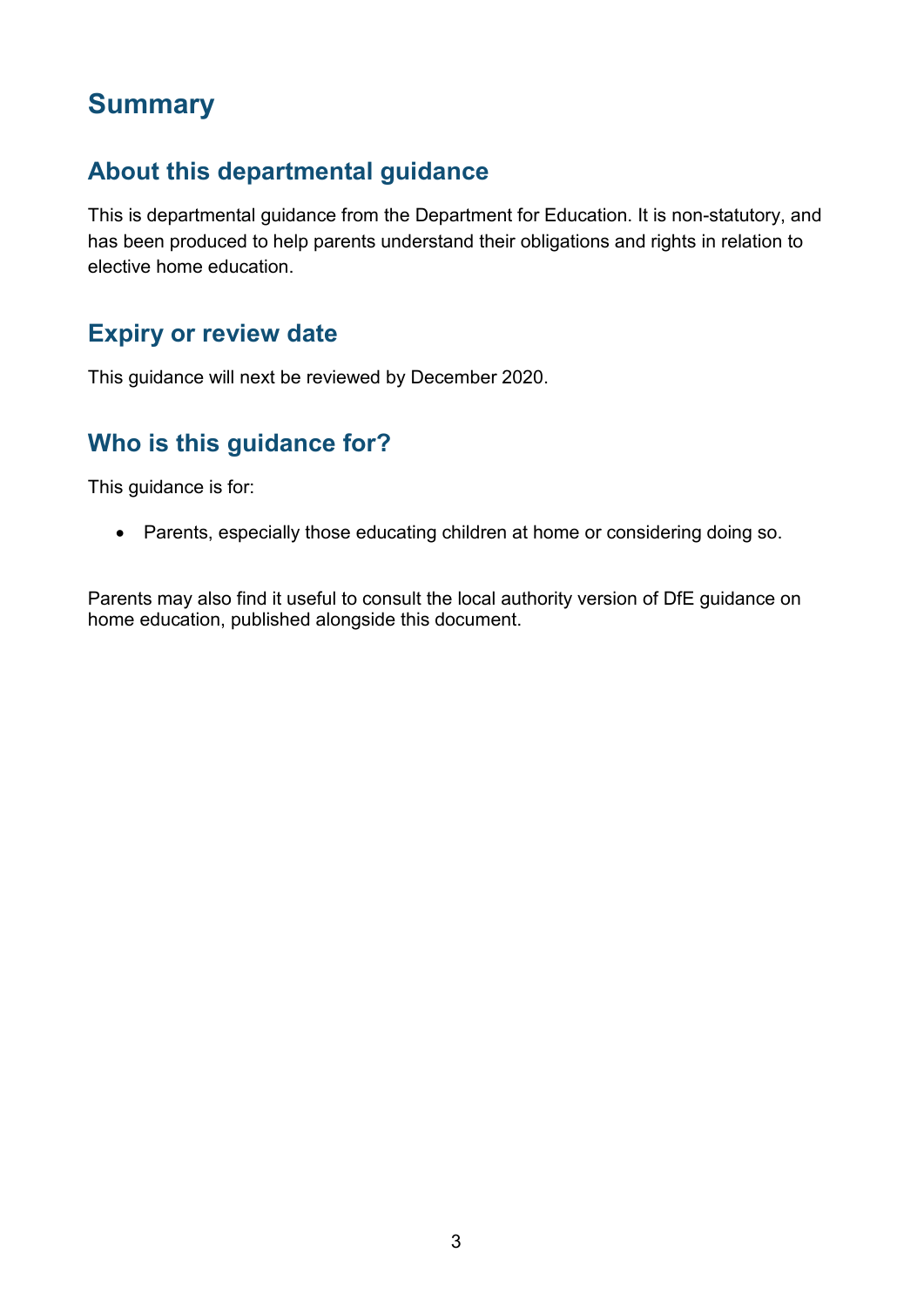## <span id="page-3-0"></span>**Introduction**

The government's aim is to ensure all young people receive world-class education which allows them to reach their potential, and live a more fulfilled life regardless of background, in a safe environment.

Educating children at home works well when it is a positive choice and carried out with a proper regard for the needs of the child. This guidance is intended to help parents who choose to educate a child at home understand what their responsibilities are, and how those fit with the role of the local authority.

In producing this guidance - and the parallel document for local authorities -, the department's hope is that this will result in a position where those parents who wish to educate their children at home and do it well, are helped to do so. However, if parents are in a position where they are educating a child at home but would prefer not to be doing so - or feel pressure to start educating a child at home, but know this will present difficulties - the guidance aims to set out what they need to consider and when they should seek help.

The guidance represents the department's view as to the way in which the current legal framework affects the provision of home education. It does not create new powers or duties, and only the courts can make authoritative decisions on the law.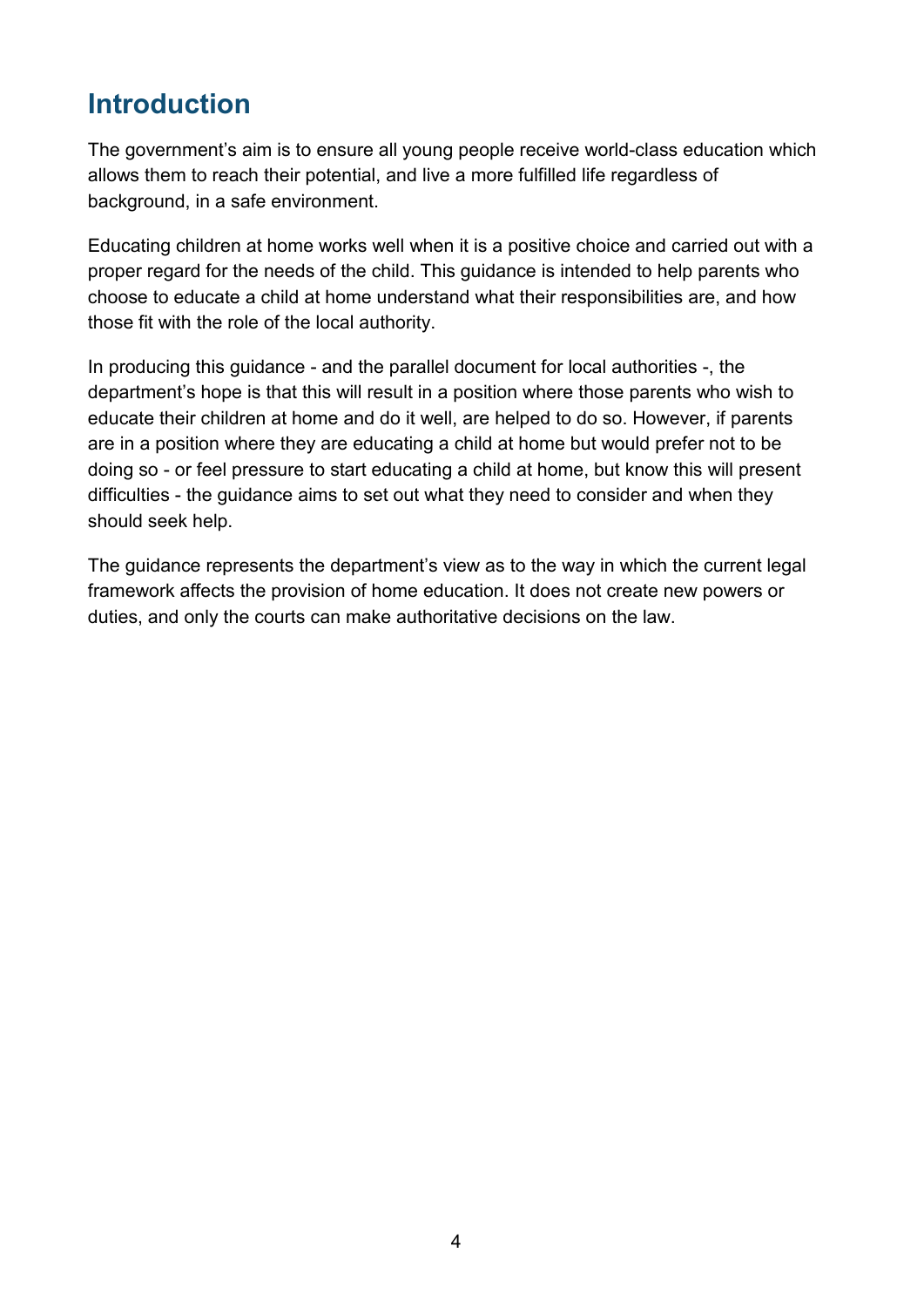## <span id="page-4-0"></span>**1. What is elective home education (EHE)?**

1.1 Elective home education is a term used to describe a choice by parents to provide education for their children at home or in some other way they desire, instead of sending them to school full-time. This is different to education provided by a local authority other than at a school, for example for children who are too ill to attend school. Throughout this guidance, 'parents' should be taken to include all those with parental responsibility, including guardians and foster carers (in the latter case the local authority may also be a corporate parent).

1.2 As a parent you can choose to engage private tutors or other adults, or online tuition, to assist in providing a suitable education, but there is no requirement to do so. There are other settings which may be used, not just the family home. Such settings may well not be regulated in any way so there is no external assurance that they comply with basic standards, such as proper vetting of staff and safeguarding children.

1.3 Although children being home educated are not normally registered at any school or college, you may choose to make arrangements for a child to receive part of his or her total education at a school ('flexi-schooling') - or at an FE college or other 16-19 provider if the child is aged 14 or above. The purpose of this will often be to provide education in specific subjects more easily than is possible at home. Schools and colleges are under no obligation to agree to such arrangements, but some are happy to do so.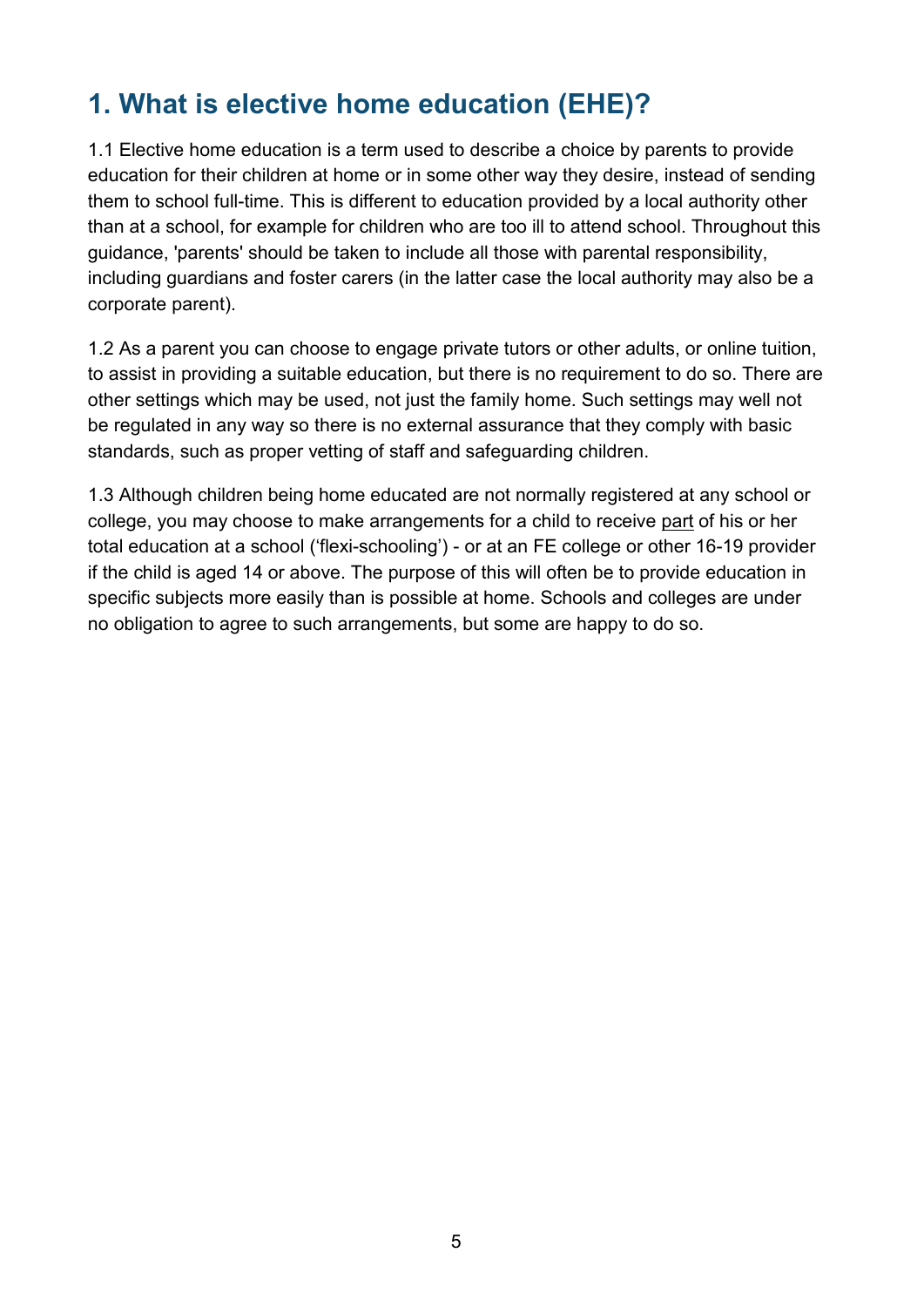## <span id="page-5-0"></span>**2. What is the legal position of parents who wish to home educate their child?**

2.1 As parents, you - not the state - are responsible for ensuring that your child, if he or she is of compulsory school age, is properly educated. Despite the term 'compulsory school age', education does not have to be undertaken through attendance at school, even though the parents of any child living in England can request a state-funded school place and the local authority is obliged to find one - or make alternative arrangements for education of your child.

2.2. There is no legislation that deals with home education as a specific approach. However, Section 7 of the Education Act 1996 provides that:

*The parent of every child of compulsory school age shall cause him to receive efficient full-time education suitable -* 

*(a) to his age, ability and aptitude, and* 

*(b) to any special educational needs he may have,* 

*either by regular attendance at school or otherwise.*

Elective home education is a form of 'education otherwise than at school' and this piece of legislation is the basis for the obligations of parents. It is also the starting point for local authorities' involvement.

2.3 A child becomes of compulsory school age from the first of the following dates (31 August, 31 December or 31 March) which occurs after she or he becomes five years old (or if the fifth birthday falls on one of those dates, on that day). The child remains so until the last Friday of June in the academic year in which she or he becomes sixteen. Children may also be educated at home in order to participate in education and training until the age of 18.

2.4 You may also decide to exercise your right to educate your child at home from a very early stage, before he or she reaches compulsory school age. There are no requirements in that case as to the content of any home education provided - since there is no legal requirement for any education to take place at all, although state-funded places of between 15 and 30 hours a week would normally be available in early years settings for children of an appropriate age.

2.5 Unless otherwise stated, the rest of this guidance is solely concerned with the provision of home education for children who are of compulsory school age.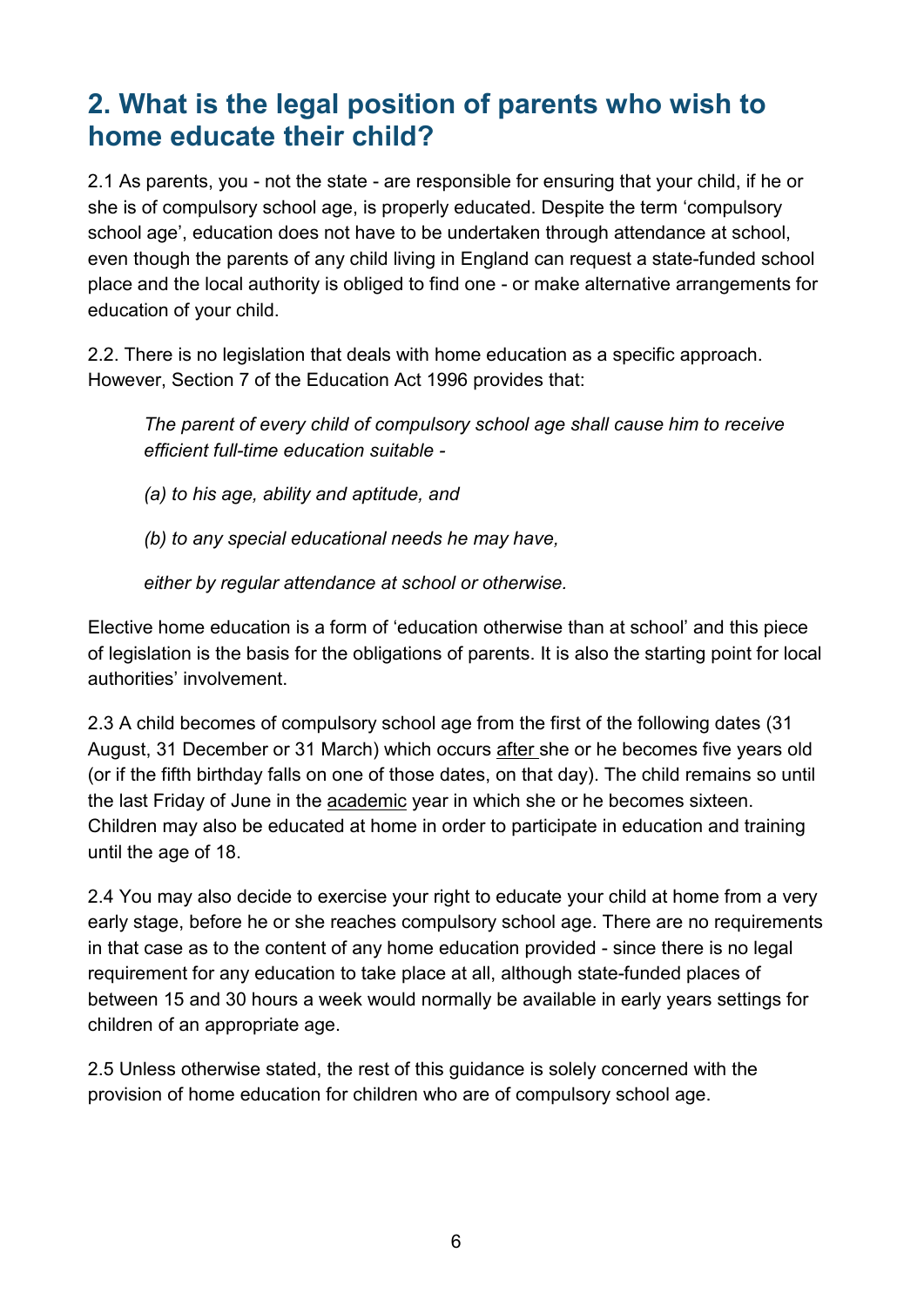#### <span id="page-6-0"></span>**What is 'efficient' education?**

2.6. There is no definition of this in statute law. However, it can be interpreted as meaning education which 'achieves what it is intended to achieve'. This is not the same as the education being 'suitable' - because it is possible to deliver efficiently an education which is definitely not suitable for the child. Conversely, it is possible to deliver a suitable education very inefficiently.

#### <span id="page-6-1"></span>**What is a 'full-time' education?**

2.7 There is no legal definition of "full-time" in terms of education at home, or at school. Children attending school normally have about five hours tuition a day for 190 days a year, spread over about 38 weeks. However, home education does not have to mirror this. In any case, in elective home education there is often almost continuous one-to-one contact and education may sometimes take place outside normal "school hours".

2.8 Home-educating parents are not required to:

- have a timetable
- set hours during which education will take place
- observe school hours, days or terms

2.9 In practice, the question of whether education for a specific child is full-time will depend on the facts of each case; but you as parents should at least be able to quantify and demonstrate the amount of time for which your child is being educated. Education which clearly is not occupying a significant proportion of a child's life (making due allowance for holiday periods) will probably not meet the s.7 requirement.

#### <span id="page-6-2"></span>**What is a 'suitable' education?**

2.10 There is no definition of 'suitable' education in statute law, although as stated in s.7 as quoted above, it must be suitable to the age, ability and aptitudes of the child, and any special educational needs. This means that it must be age-appropriate, enable the child to make progress according to his or her particular level of ability, and should take account of any specific aptitudes (for example if a child is very good at mathematics, it might focus more on that than some other subjects). More generally, you should bear in mind that:

a. even if there is no specific link with the National Curriculum or other external curricula, there should be an appropriate minimum standard which is aimed at, and the education should aim at enabling the child, when grown-up, to function as an independent citizen in the UK - and furthermore, beyond the community in which he or she was brought up, if that is the choice made in later life by the child: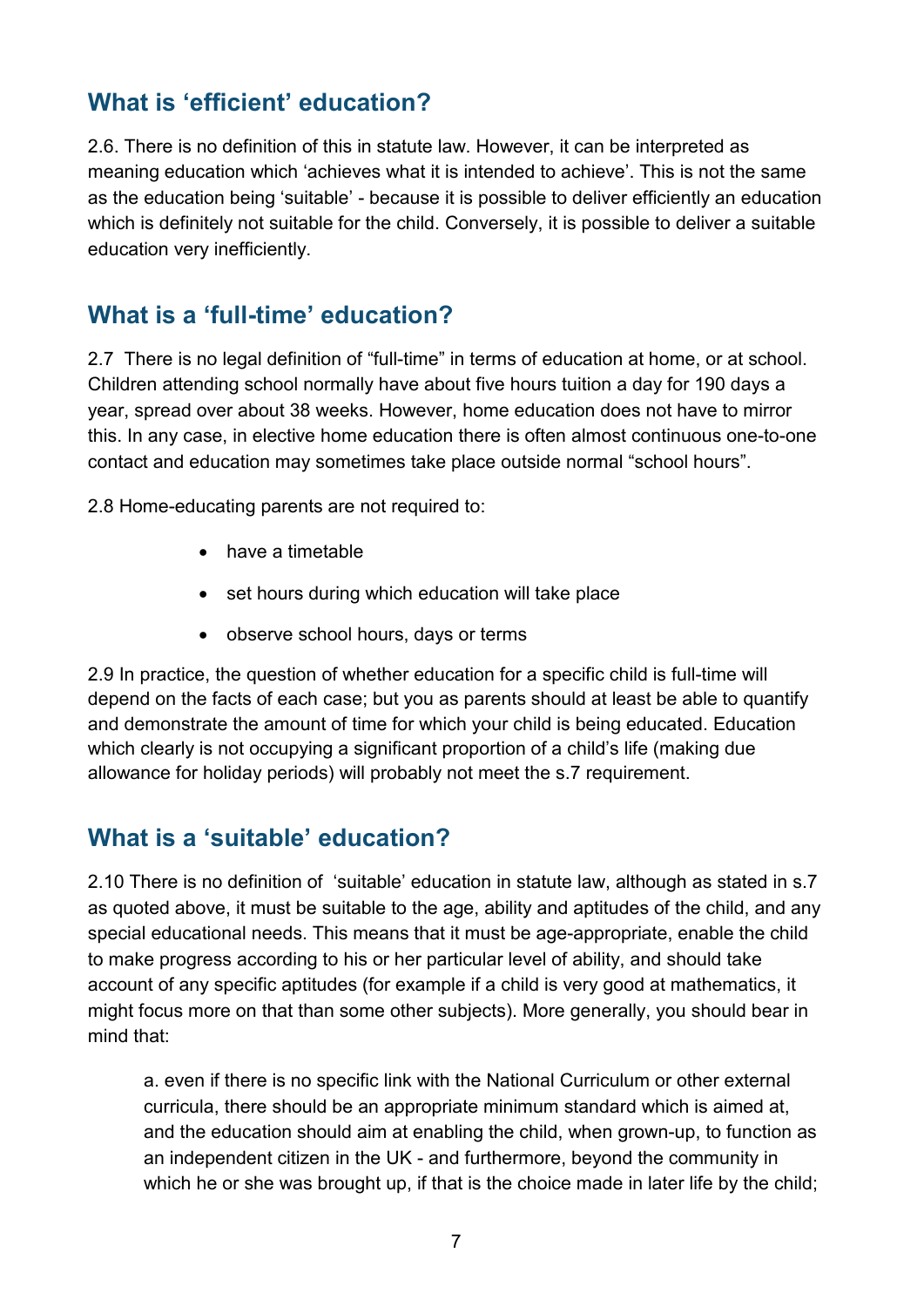b. to be 'suitable', education at home should not directly conflict with the Fundamental British Values as defined in government guidance (link at end of document), although there is no requirement to teach these;

c. local authorities may use minimum expectations for literacy and numeracy in assessing suitability, whilst bearing in mind the age, ability and aptitude of the child and any special educational needs he or she may have;

d. education may not be 'suitable' even if it is satisfactory in terms of content and teaching, if it is delivered in circumstances which make it very difficult to work (for example in very noisy premises). This might also affect whether it is 'efficient' and indeed, whether it is 'received' at all for the purposes of s.7; and

e. education may also not deemed suitable if it leads to excessive isolation from the child's peers, and thus impedes social development.

2.11 There are no legal requirements for you as parents educating a child at home to do any of the following:

- acquire specific qualifications for the task
- have premises equipped to any particular standard
- aim for the child to acquire any specific qualifications
- teach the National Curriculum
- provide a 'broad and balanced' curriculum
- make detailed lesson plans in advance
- give formal lessons
- mark work done by the child
- formally assess progress, or set development objectives
- reproduce school type peer group socialisation
- match school-based, age-specific standards

2.12 However, many home-educating families do some of these, at least, by choice. Furthermore, it is likely to be much easier for you to show that the education provided is suitable if attention has been paid to the breadth of the curriculum and its content, and the concepts of progress and assessment in relation to your child's ability.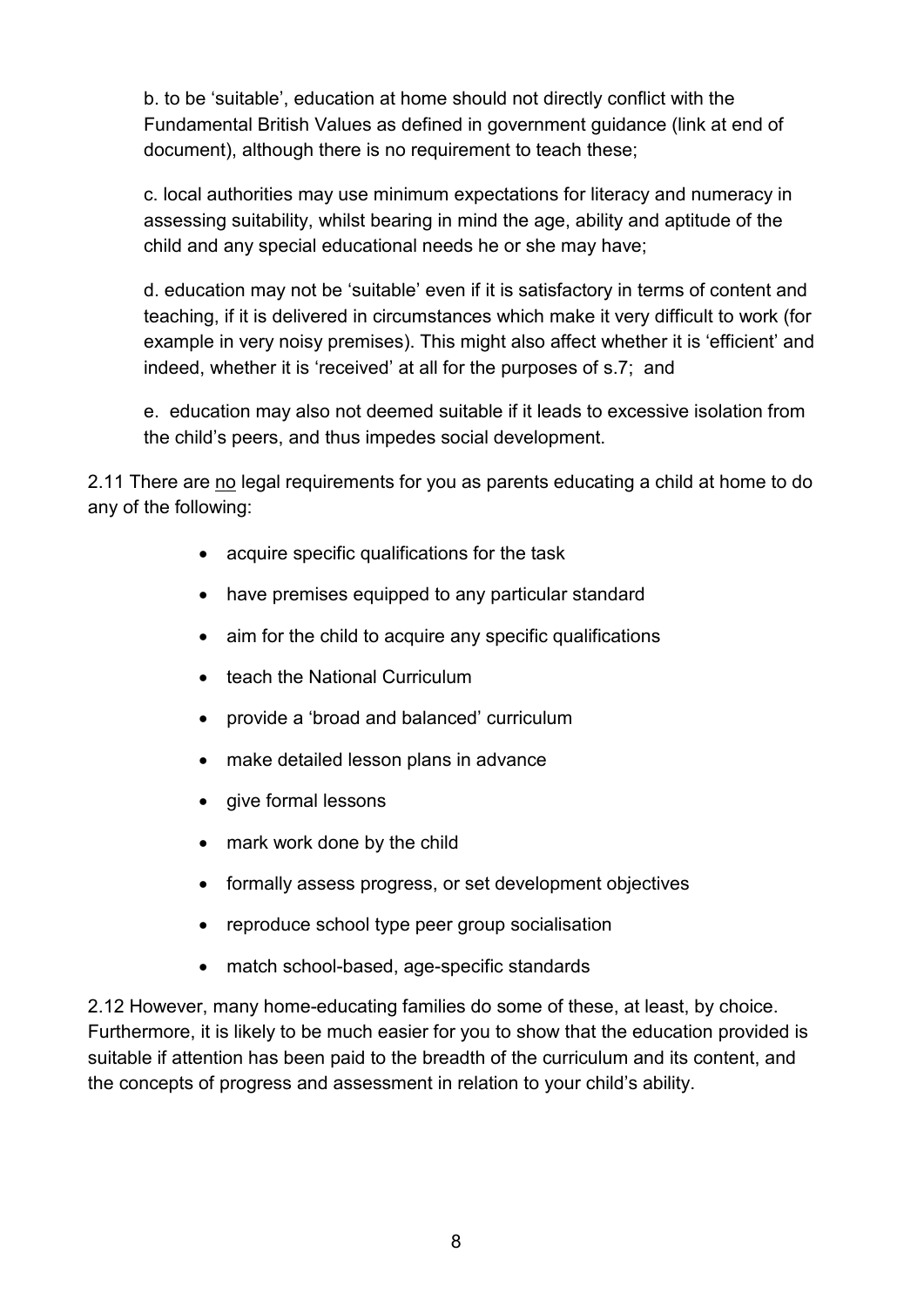#### <span id="page-8-0"></span>**What about children's rights?**

2.13 The United Kingdom has ratified the United Nations Convention on the Rights of the Child (UNCRC). Article 12 of the UNCRC requires states to provide a right for children to express their views and for due weight to be given to those views, in accordance with the age and maturity of the child. This does not give children authority over parents, and a decision to educate a child at home is a matter for you as parents. You should, however, consider whether home education is realistically possible in your family's particular circumstances, and if your child is happy to be educated in this way. The local authority may wish to gain the child's opinion on the suitability of the home education received (as distinct to the question of the child's preference for being educated at home rather than at school), as this can be relevant to any decision it needs to make on whether the s.7 requirements are met.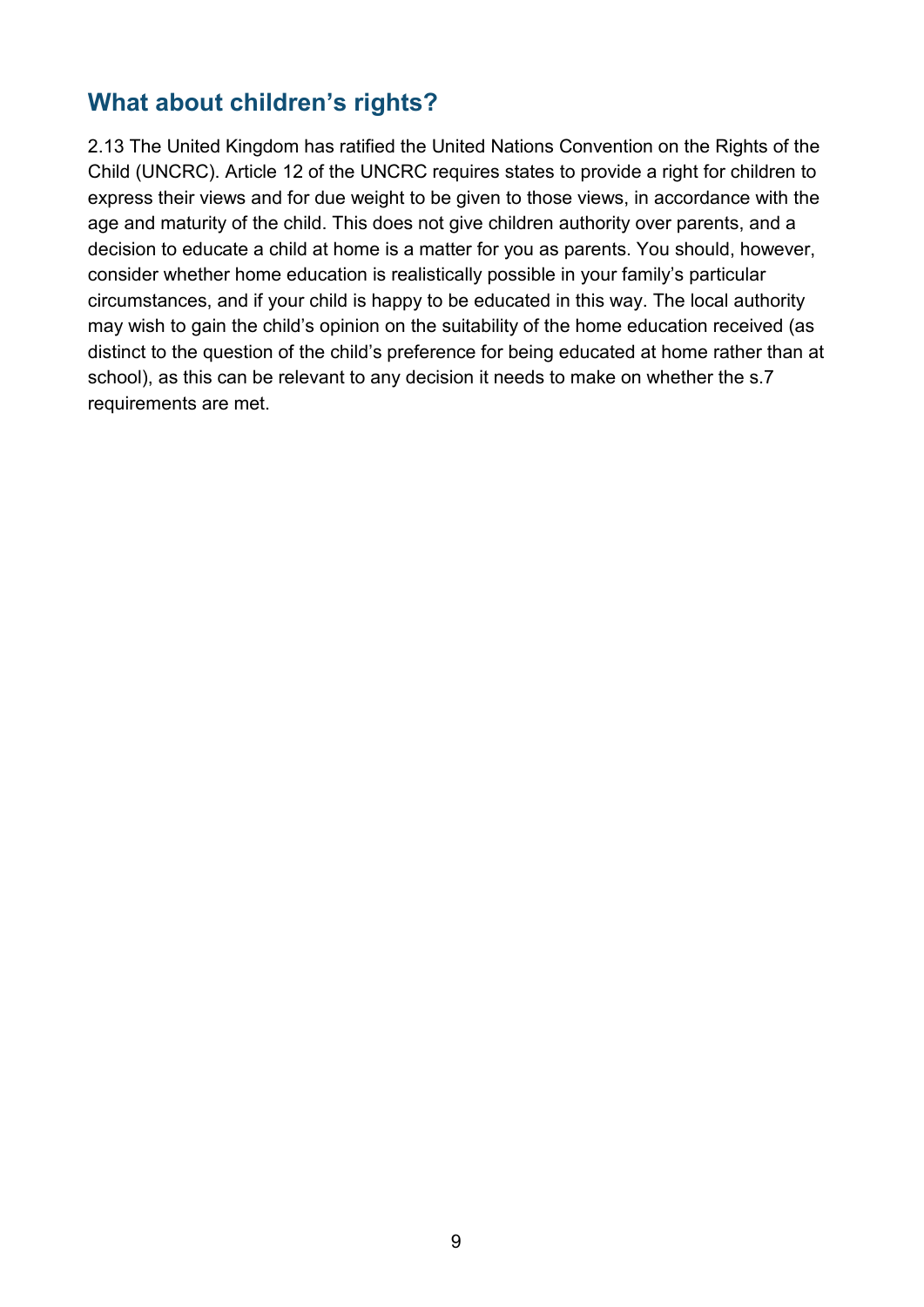## <span id="page-9-0"></span>**3. So what do I need to think about before deciding to educate my child at home?**

3.1 Deciding to educate your child at home instead of sending him or her to school is a step which should not be taken lightly. It will mean a major commitment of your time, energy and money. Think hard before making a final decision. It is especially important that you as parents consider the nature of the education you intend to provide for your child before you begin to teach him or her at home. Think about the curriculum you will provide, and whether it will allow your child to reach his or her potential now and in the future, including whether you expect your child to sit public examinations such as GCSEs or not. Also consider whether home education is in your child's overall best interests, including social development.

3.2 There is a range of reasons why you may be considering educating your child at home, including:

- Ideological or philosophical views which you feel would be better promoted through education at home
- Religious or cultural beliefs
- Dissatisfaction with the school system
- Distance to a local school
- Bullying
- As a short term intervention for a particular reason
- The child's unwillingness or inability to go to school
- Special educational needs not being met within the school system
- Health reasons, particularly mental health

3.3 Some of the reasons listed above may provide a stronger basis than others as a foundation for successful home education. In particular, if you are considering home education because the school system is not currently working well for your child, or because you have other family problems which make it difficult to ensure school attendance for your child, you should consider what other steps you could take to secure a more satisfactory education. If you are considering home education for your child due to a disagreement with the school or a teacher, talk to the teacher concerned, or to the head teacher if appropriate, before you make your decision. This is particularly important for children in years 10 and 11 who are already preparing for public examinations. It is also unwise to consider temporary home education as a means of getting your child into a school other than the one he or she is currently registered at.

3.4 Remember that pressure should never be put on you as parents by a school to remove your child from a school to avoid formal exclusion, or because your child is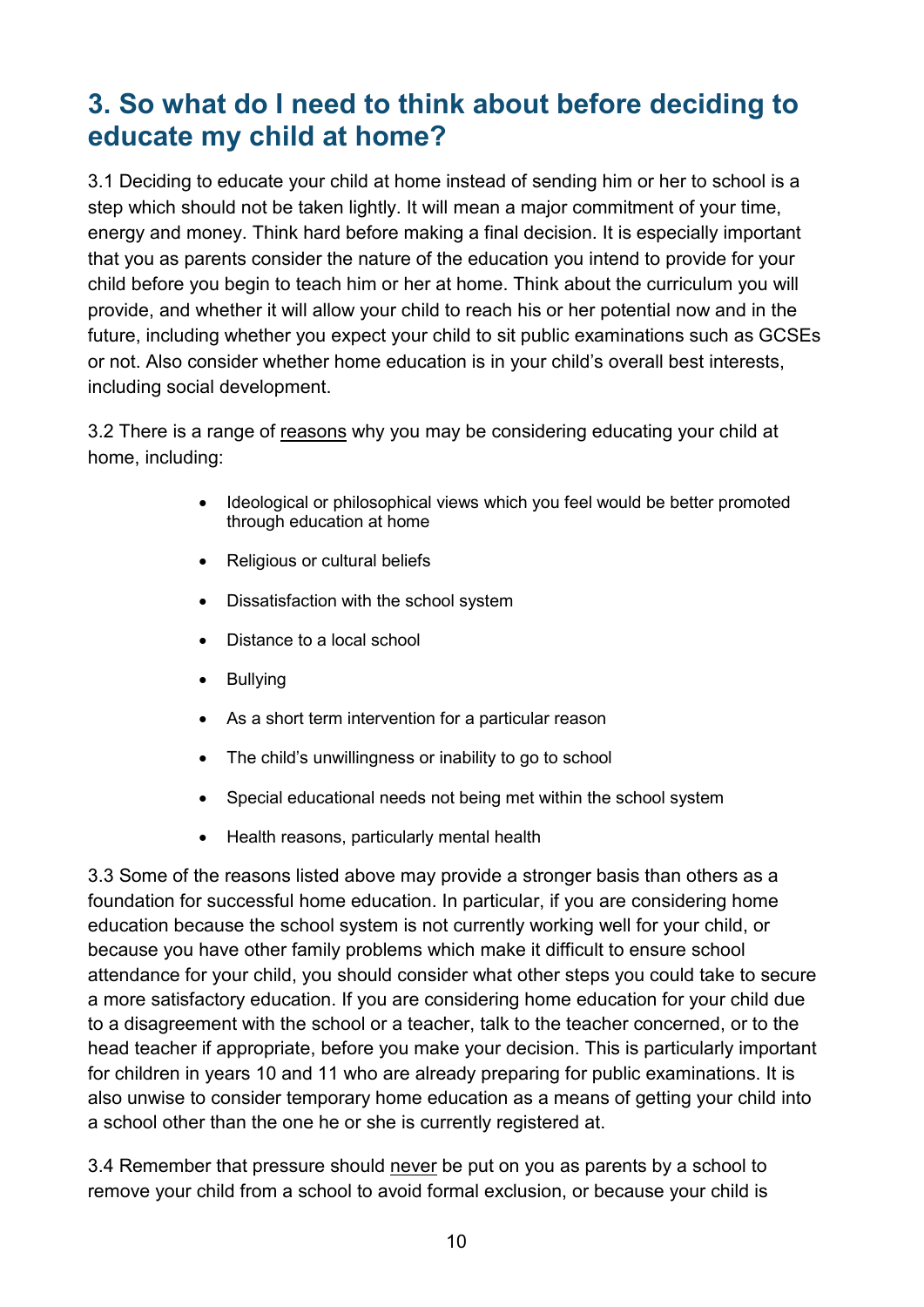having difficulty with learning or behaviour. This practice - sometimes called 'off-rolling' is unacceptable, and if pressure of this sort is put on you by any state-funded school you should inform the local authority.

3.5 If you genuinely believe that your child's current school is not suitable, then you should also discuss with the local authority what alternatives might be available before taking any decision as to home education of your child.

3.6 Remember that if you choose to educate your child at home, you as parents must be prepared to assume full financial responsibility for the child's education, including bearing the cost of any public examinations (which would have to be entered via an external examinations centre, which may be some distance from your home). Some local authorities may provide financial or other assistance to home-educating families for public examinations, but this is discretionary. Other costs to consider include books, paper, IT and other equipment, and educational visits and sporting activities. Local authorities can consider giving support when special educational needs are being met through home education and additional costs are incurred as a consequence of those special needs. Even in these cases, assistance is discretionary. Some local authorities operate support groups or forums for home-educating families, or provide access to advice; but again, this is discretionary.

3.7. Bear in mind also that if you remove your child from a school in order to educate at home, but then change your mind, there is no guarantee that a place would still be available at the school; an application would have to be made in the usual way through the local authority's process for in-year admissions – or if applicable, direct to the school. If no place was available at your child's former school, the local authority would then be obliged to find a state school place, or arrange for education to be provided otherwise than at school. Local authorities are also aware that some parents have attempted to use temporary 'home education' as a means of circumventing a school place allocation at the start of primary or secondary education.

3.8 In summary, therefore, as parents you should consider:

a. why are you thinking of educating your child at home?

b. what does your child think about the idea?

c. do you have the time, resources and ability to teach your child properly?

d. is your home suitable for undertaking teaching and learning, in terms of noise, space and general environment?

e. What support do you as parents have from others? What would happen if you were unable, perhaps through illness, to provide teaching for your child for a period of time?

f. can you provide social experiences, access to cultural and aesthetic experiences and physical exercise, to help your child develop?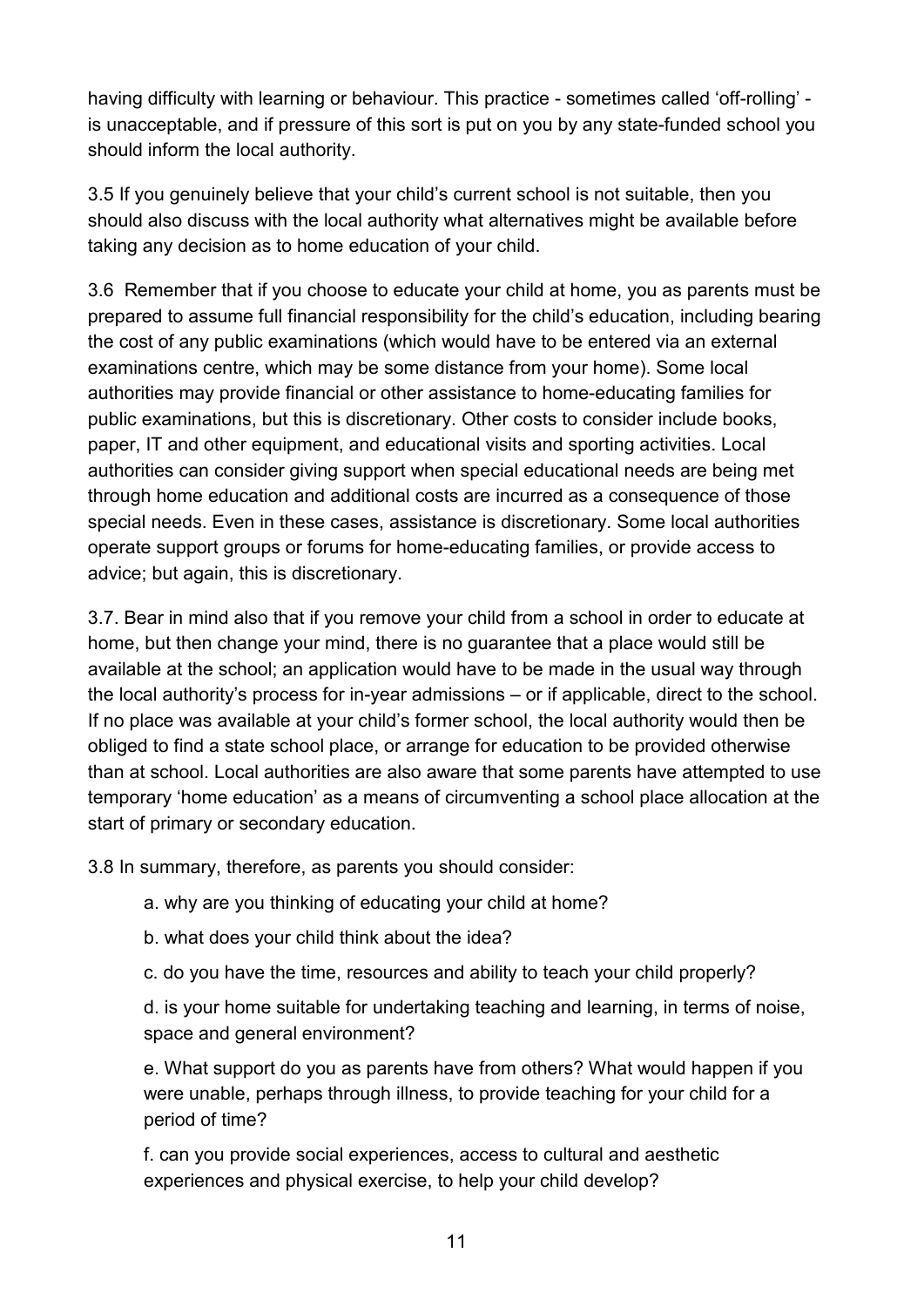g. Do you envisage educating your child at home for the whole of their time of compulsory school age, or only temporarily? What are your long term intentions for the education of your child?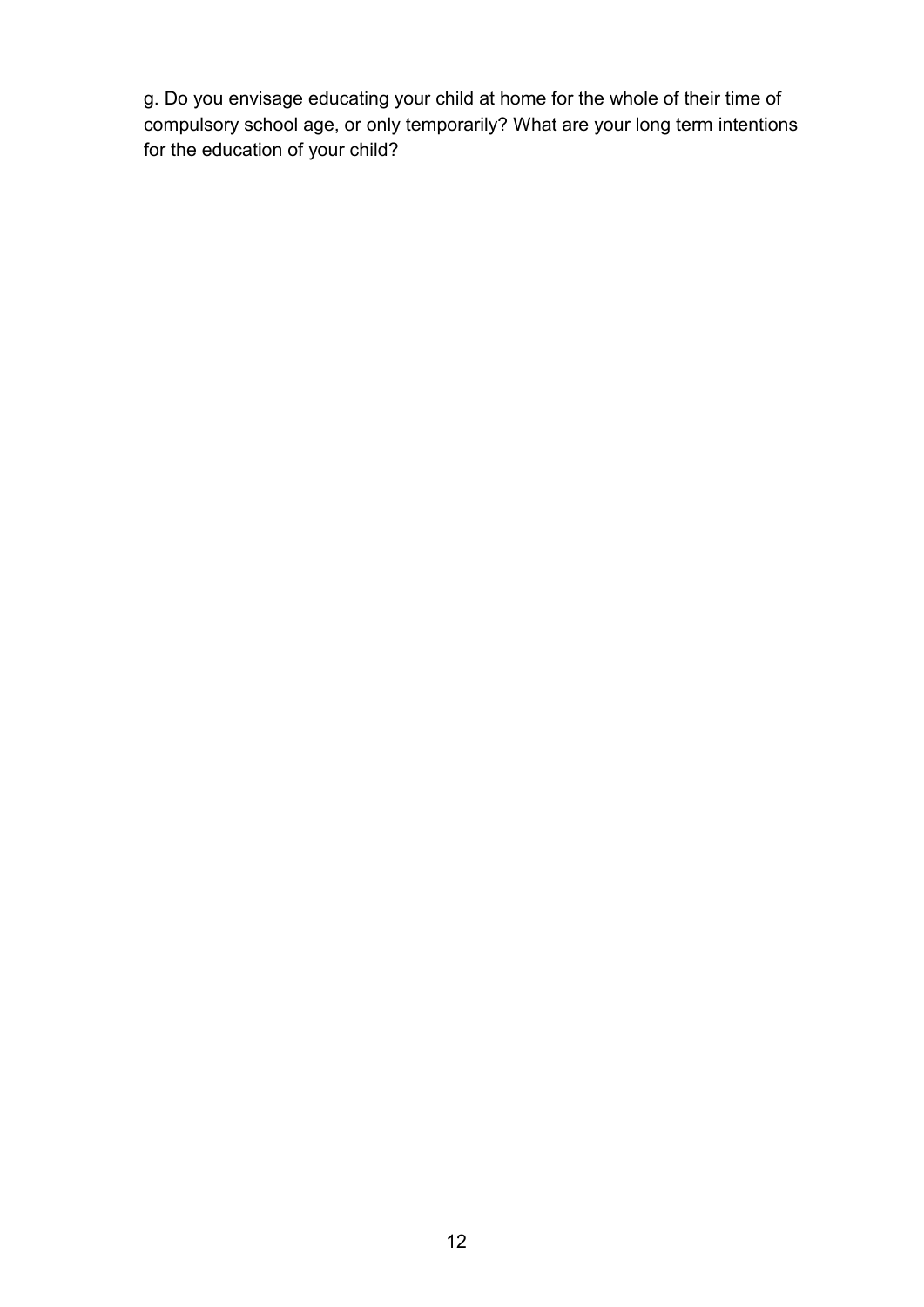## <span id="page-12-0"></span>**4. If I choose to educate my child at home, what must I do before I start?**

4.1 If your child has never been enrolled at a school, you are under no legal obligation to inform the local authority that he or she is being home educated, or gain consent for this. However, it is strongly recommended that you do notify your local authority of the fact, in order to facilitate access to any advice and support available. Some local authorities operate voluntary registration schemes which are linked to support arrangements.

4.2 If your child is currently on the roll of a school you are not obliged to inform the school that he or she is being withdrawn for home education or gain consent for this. However, it is sensible to do so, in order to avoid subsequent misunderstandings as to how you intend to fulfil your parental responsibility for your child's education. The school is obliged to inform the local authority of children removed from its admission register and will give home education as the reason, if notified of this by the parent. Parents of children withdrawn from school for home education are not legally obliged to inform the local authority themselves - but again it is sensible to do so, either directly or using any local registration scheme which exists, to facilitate access to advice and support.

4.3 These points also apply to children with an Education, Health and Care (EHC) Plan attending mainstream schools. However, if your child attends a special school and this was arranged by a local authority, then the permission of the local authority must be obtained before his or her name can be removed from the admission register. If the local authority refuses consent, you can ask the Secretary of State to settle the dispute. The other circumstance in which the local authority's consent is necessary is if your child is attending any school as a result of a school attendance order; this order must be revoked by the authority before you can have your child's name removed from the admission register.

4.4. As set out above, you must ensure that the child receives an efficient and suitable full-time education so long as he or she is of compulsory school age. If he or she is not attending a state-funded school - or being educated under alternative arrangements made by the local authority - you assume the full financial responsibility for the provision of education. You should therefore consider how you can do this if you intend to educate at home. Such costs may not just be direct but also indirect (for example, loss of income if a parent is at home educating a child).

4.5 If at any stage, it becomes apparent to you as parents that in fact you cannot provide suitable home education, you should contact the local authority as soon as possible with a view to securing a suitable school place for your child, and minimising any interruption to studies. If your child is of compulsory school age, the local authority must find a suitable school place - or ensure that education is provided in some other way. However, as pointed out above, this may not be in a school of your choice.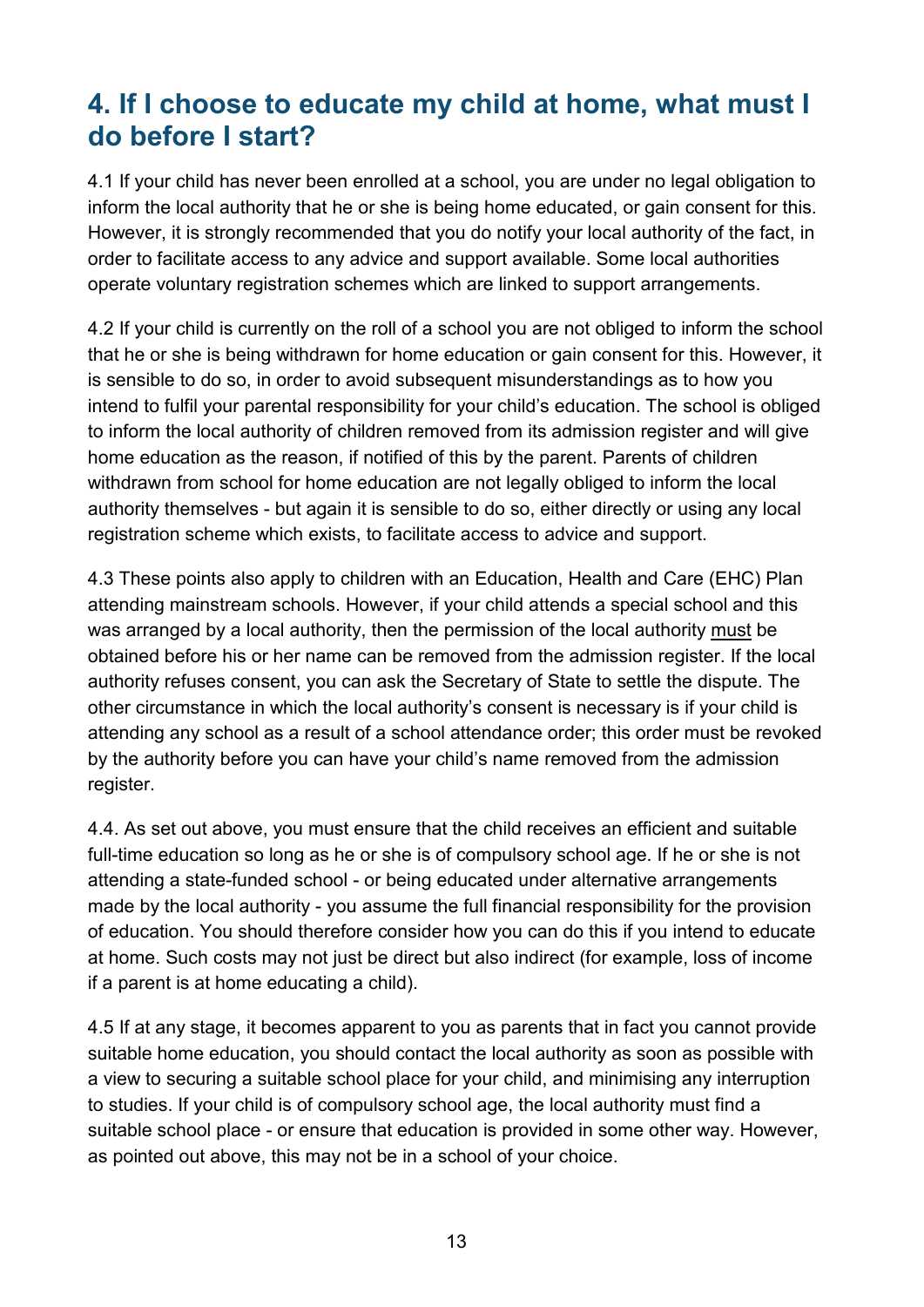## <span id="page-13-0"></span>**5. What are the responsibilities of your local authority?**

5.1 Your local authority has no formal powers or duty to monitor the provision of education at home. However, it does have a statutory duty (under s.436A of the Education Act 1996) to make arrangements to enable it to establish the identities, so far as it is possible to do so, of children in its area who are not receiving a suitable education. The relevant local authority with responsibility for education will either be the single-tier authority for the area in which you live (for example a unitary authority or London borough) or the upper-tier authority for the area in which you live (for example, the county council rather than a district council). There are 152 such local authorities with education responsibilities in England as at March 2019, decreasing to 151 from April 2019.

5.2 The simple fact that a child is being educated at home does not mean that he or she is not receiving a suitable full-time education. However, in order to fulfil their section 436A duty, local authorities are entitled to make informal enquiries of parents to establish what education is being provided.

5.3 The local authority is therefore likely to make such enquiries if it becomes aware that you are educating a child at home - or may be doing so. As parents you are under no legal obligation to respond, but if you do not, the local authority is entitled to conclude from the absence of any response that it appears that your child is not receiving a suitable education, with all the consequences which can follow from that (see below).

5.4 Some local authorities will ask to see the child at home or in another location, as well as seeing examples of work done. As parents, you are under no legal obligation from education law to agree to such a meeting (*but see section below on safeguarding*) or to produce specific evidence but you should consider carefully the reasons for not doing so, what is in the best interests of your child, and what is the most sensible approach. If you do not do enough to satisfy the local authority about the education being provided at home it may have no option but to conclude that the education does not meet the s.7 requirement.

5.5 Each local authority has its own published policy on elective home education (usually available on its website) and you should familiarise yourself with this to see what procedures are in place. Ideally such policies are drawn up in consultation with local home education groups and should be designed for the benefit of home educated children. Local authorities should be bearing in mind that, in the early stages, your plans may not be detailed and you may not yet be in a position to demonstrate all the characteristics of an "efficient and suitable" educational provision. You may want to ask the local authority for advice and support. A reasonable timescale should be agreed for you to demonstrate that all aspects of your provision in place, but this does not mean that there can be any significant break between the end of schooling and the provision of good education at home. Once the local authority is satisfied that your child is receiving a suitable education, it is likely to want to update periodically the information it has on your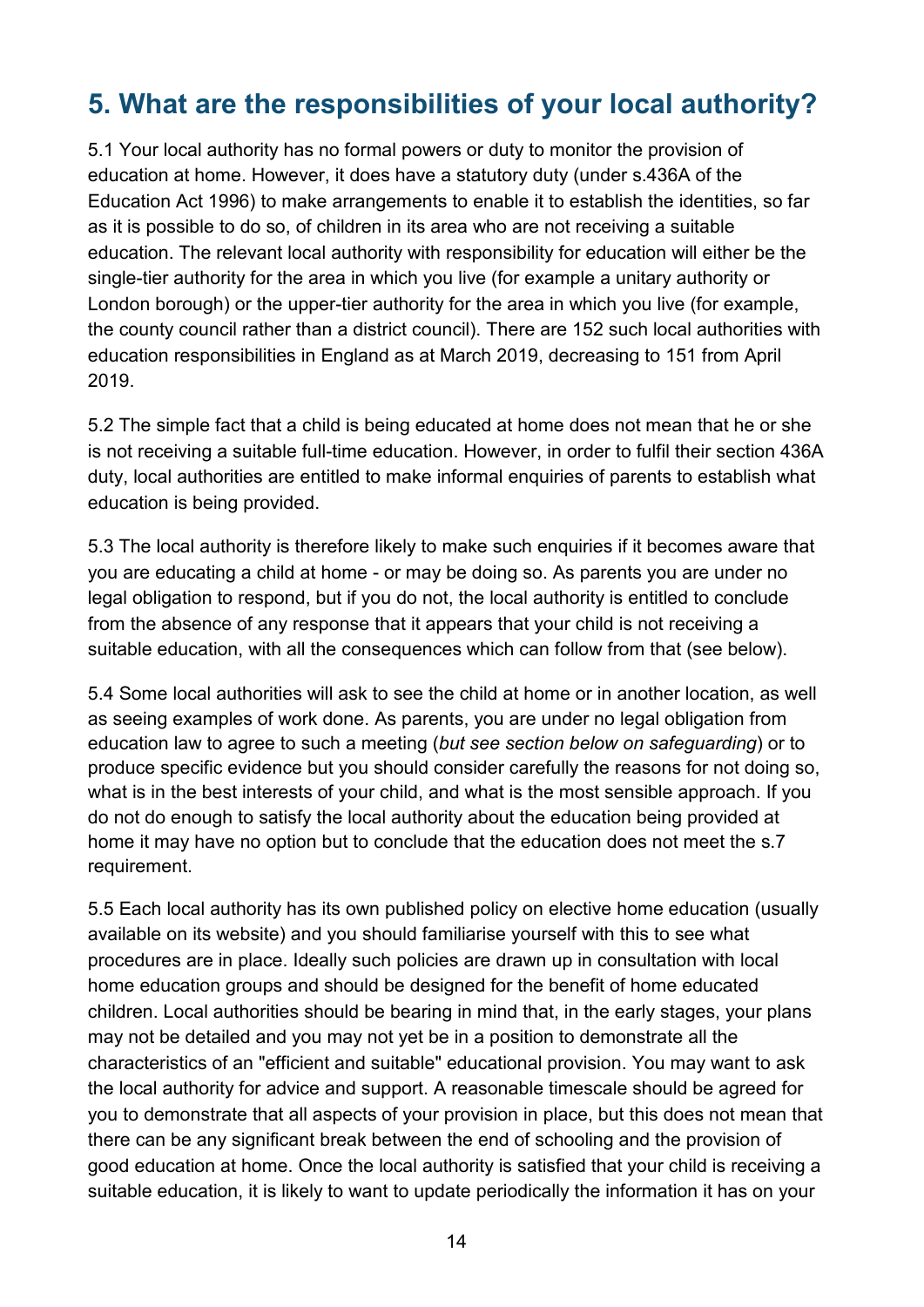child, and its policy will normally set out the arrangements which it makes for this, often being an annual review with an opportunity to discuss your child's position with a specially assigned local authority officer. It would be sensible to engage with your local authority in such reviews, as advice and support may also be accessed through such cooperation.

5.6 If your local authority feels that it has not had sufficient information about the home education being provided, or has had no information, and it appears to the authority that your child is not receiving a suitable education at home, it must serve a notice (known as a s.437(1) notice), requiring that you as parents satisfy the authority that the child is receiving a full-time and efficient education at home suitable to your child's needs. Again, it would be sensible to respond to such a notice if you receive one; and you will have at least 15 days to respond so that you have time to gather suitable material that you may wish to supply.

5.7 The local authority must consider the response, if any, which you make to the notice, in order to decide whether your child is receiving an education which meets your responsibilities under s.7, taking account of any evidence you have provided and any other information it has about the education your child is receiving. If parents make no response at all, then the local authority is entitled to conclude that the child is not receiving a suitable education.

5.8 If you as parents fail to satisfy the local authority that your child is receiving a suitable education, and the local authority considers that it is expedient that he or she should attend school<sup>1</sup>, then the local authority has a legal obligation to serve on you as parents a school attendance order (SAO). This will name a specific school and require you to register your child at that school. There are provisions in the Education Act 1996 (sections 438-441) governing the basis on which a school is selected to be named in the order.

5.9 If an SAO is issued by the local authority it must be complied with, and failure to do so is a criminal offence. If you comply with it and send your child to the school named in the order you can still seek to have your child attend another school. This would be done by requesting a place at that other school; and if that is available, asking the local authority to vary the order and if that request is agreed, sending your child to that school. Alternatively you can seek to have the order revoked by presenting evidence to the local authority that satisfactory arrangements have been made for suitable education to be provided at home, so that your child need not attend any school. If the local authority refuses to revoke the order, you can choose to refer the matter to the Secretary of State to settle the dispute by contacting the Department for Education.

<span id="page-14-0"></span><sup>-</sup><sup>1</sup> Circumstances in which the local authority might not consider it expedient could include the child being only a few weeks off the end of compulsory school age; or having medical or similar reasons why school attendance is not advisable. In the latter case, the local authority would need to make alternative arrangements to secure suitable education for your child.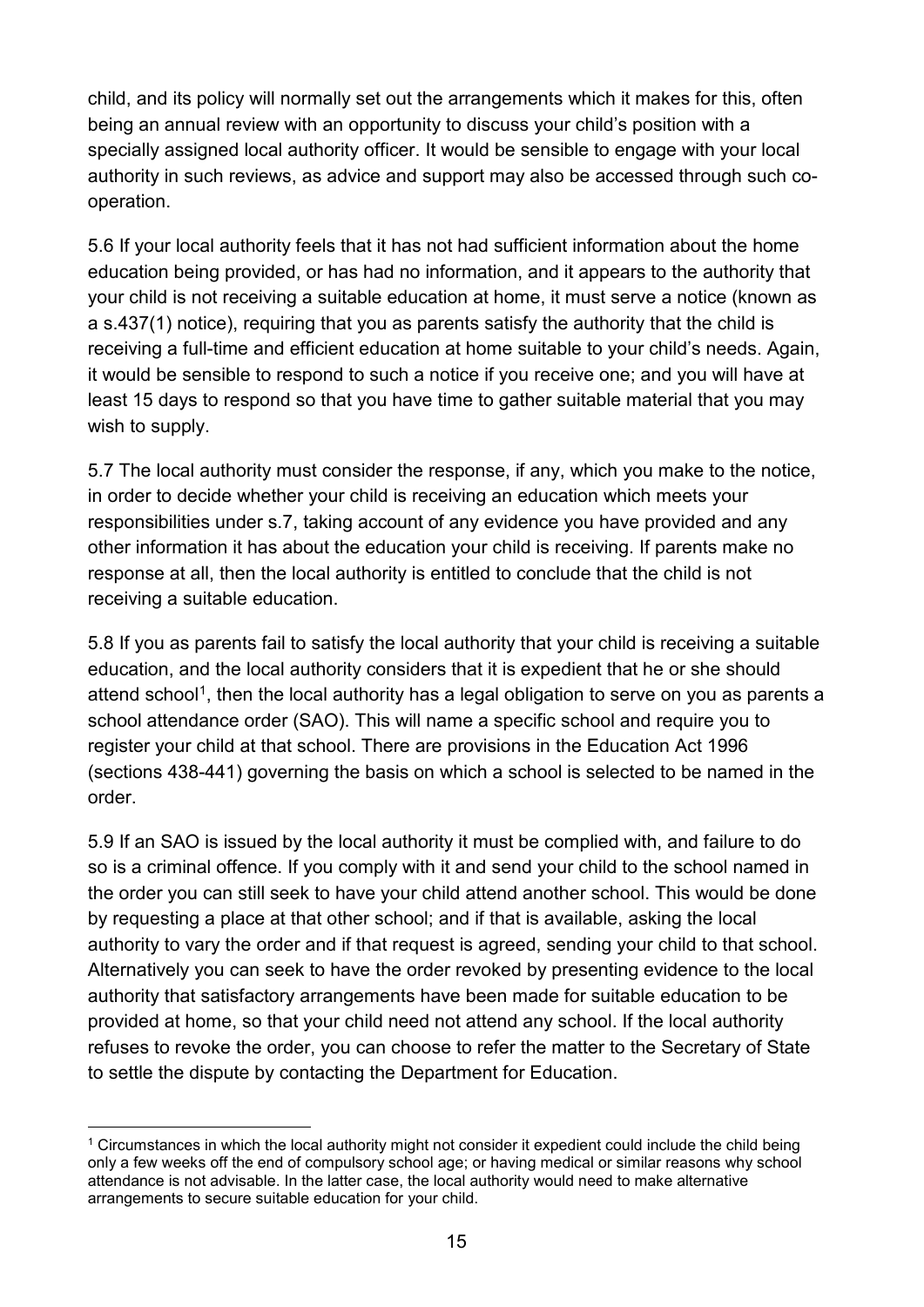5.10 Whether or not you seek to have the order revoked, if you do not comply with it in the meantime the local authority may prosecute you as parents. It would then be for a magistrates' court to consider the case. If the order has not been complied with, a conviction for non-compliance is inevitable unless you can prove to the court that you are currently meeting your duty under s.7 to provide efficient full-time suitable education. The court can end the order by directing that the order be no longer in force, if it is satisfied that the parents are fulfilling their s.7 duty, and acquits them; or it may convict the parents of an offence. If parents are convicted, the local authority can apply for a parenting order which carries requirements as to counselling and other conditions designed to reduce the likelihood of a further offence.

#### <span id="page-15-0"></span>**How does the safeguarding role of the local authority affect parents educating children at home?**

5.11 Local authorities have a general duty to make arrangements to safeguard and promote the welfare of children (section 175 of the Education Act 2002) in relation to their education functions as a local authority. This applies equally to children who are being educated at home, as it does to children attending school. This duty does not entitle a local authority to insist on visiting a child's home, or seeing the child, simply for the purposes of monitoring the provision of home education.

5.12 As outlined in the sections below, the local authority may decide that circumstances justify applying to a court for an education supervision order or even a care order made under the Children Act 1989. Both of these give the local authority the right to contact with a child. In order to obtain information in preparation for an application for either type of order the local authority may initiate an investigation under s.47 of the Children Act 1989 if it has reasonable cause to suspect a child is suffering, or likely to suffer, significant harm. If this does not yield the information needed, the local authority may ask a court to grant an order under s.43 of the 1989 Act for a child assessment to be made to gather further information in order to determine if the significant harm threshold is met.

5.13 Your local authority's published policy on elective home education may explain the circumstances in which the authority may decide that use of the Children Act powers is justified. The Secretary of State has no power to intervene in relation to unjustified use of these powers. In any event, parents should not be using home education as a way of preventing proper oversight of children.

5.14 If a school attendance order is not complied with, instead of prosecuting parents for non-compliance - or as well as doing so - the local authority can apply to a relevant court for an education supervision order (ESO), made under s.36 of the Children Act. In order to do so successfully, the local authority must show that the education being provided is not suitable. But if the child is subject to a school attendance order and that order is not being complied with, the court will assume that the education is not suitable unless the parent proves that it is. An ESO enables the local authority to impose conditions as to the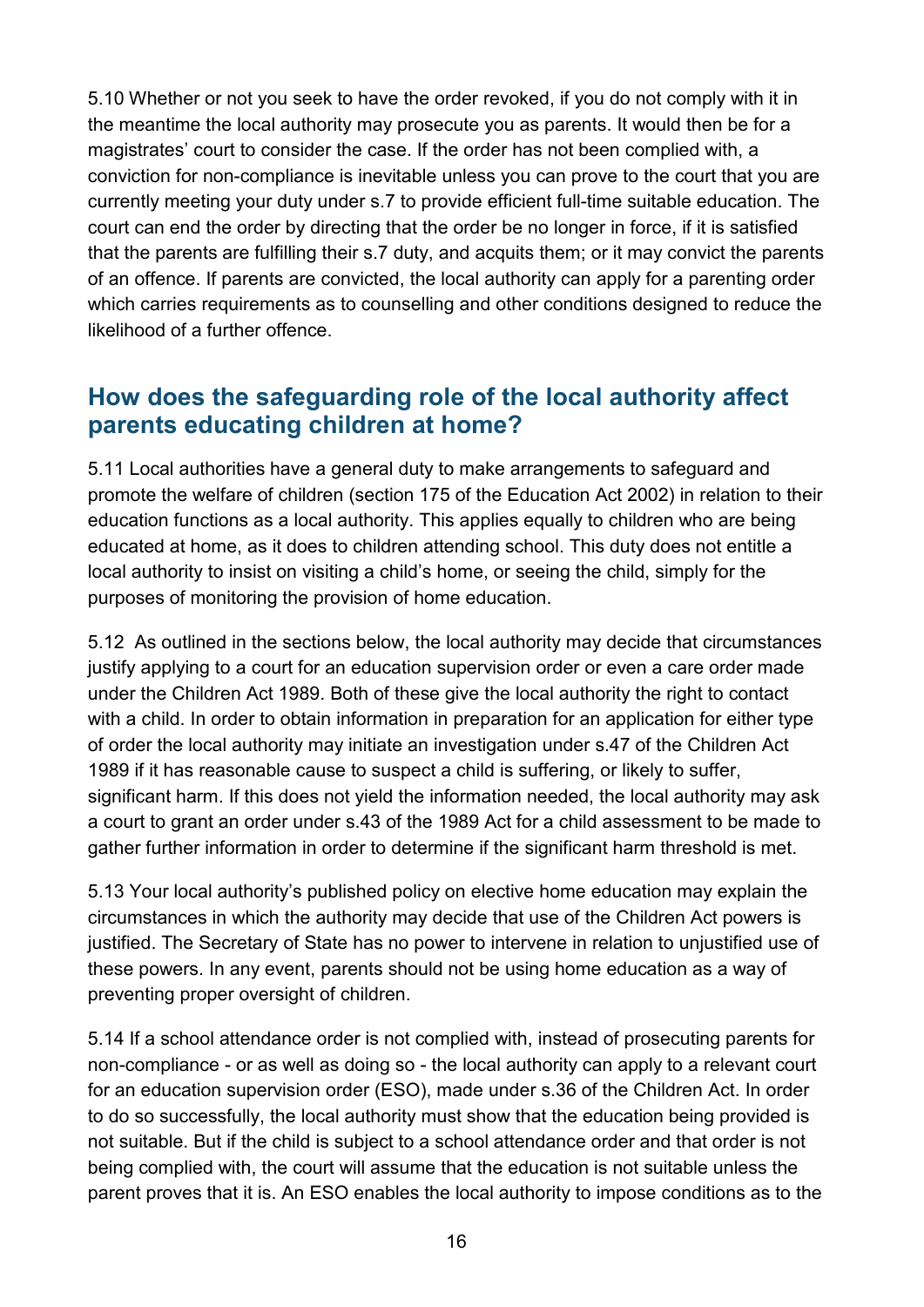way in which a child is to be educated, and will require the child to be seen by the local authority, although not necessarily in the family home unless the court has made that a specific condition of the order.

5.15 If an ESO is granted, any current school attendance order ceases to have effect. But if the court declines to make an ESO (for instance, because the parent has shown that the child's education is suitable), then it may also direct that the SAO ceases to have effect.

5.16 If an ESO is not complied with by you as parents, the local authority can prosecute you and/or apply to a relevant court for a care order under s.31 of the 1989 Act.

5.17 In order to apply successfully for a care order, the local authority must show to the satisfaction of the court that the 'significant harm' threshold is met because of the lack of suitable education – this would mean that your child's intellectual and social development was being, or was likely to be, substantially impaired. Lack of a suitable education is capable of being construed as 'significant harm' for the purposes of s.31.

5.18 A care order makes the local authority responsible for decisions relating to the education of your child because it becomes the child's corporate parent even if the child continues to live with you as his or her actual parents. If you as parents then frustrated the wishes of the local authority in its role of corporate parent (for example, by physically preventing the child from attending school) then the child can be removed from the family home and put into the direct care of the local authority. Only in the most intractable of cases would this be expected to occur in relation to home education, as opposed to other types of safeguarding concern.

5.19 Plainly, it is in the interests of all parties not to let any dispute about a child's education get to the stage described in paragraphs 5.8 – 5.18 above. Informal discussion should enable most difficulties to be resolved, and a willingness to co-operate so as to secure the proper education for your child should be shown by everyone involved.

#### <span id="page-16-0"></span>**What is the local authority's role if my child has special educational needs?**

5.20 If a child has special educational needs, the role of the local authority is somewhat more complex. Further information is available in the SEN Code of Practice<sup>[2](#page-16-1)</sup>, which has a chapter on home education. Your right to educate your child at home applies equally where your child has SEN. This right is irrespective of whether your child has an Education, Health and Care Plan (EHC plan)or not. Neither does the local authority have

<span id="page-16-1"></span><sup>&</sup>lt;u>.</u> <sup>2</sup> The SEN [Code of Practice](https://www.gov.uk/government/uploads/system/uploads/attachment_data/file/398815/SEND_Code_of_Practice_January_2015.pdf) is available on GOV.UK.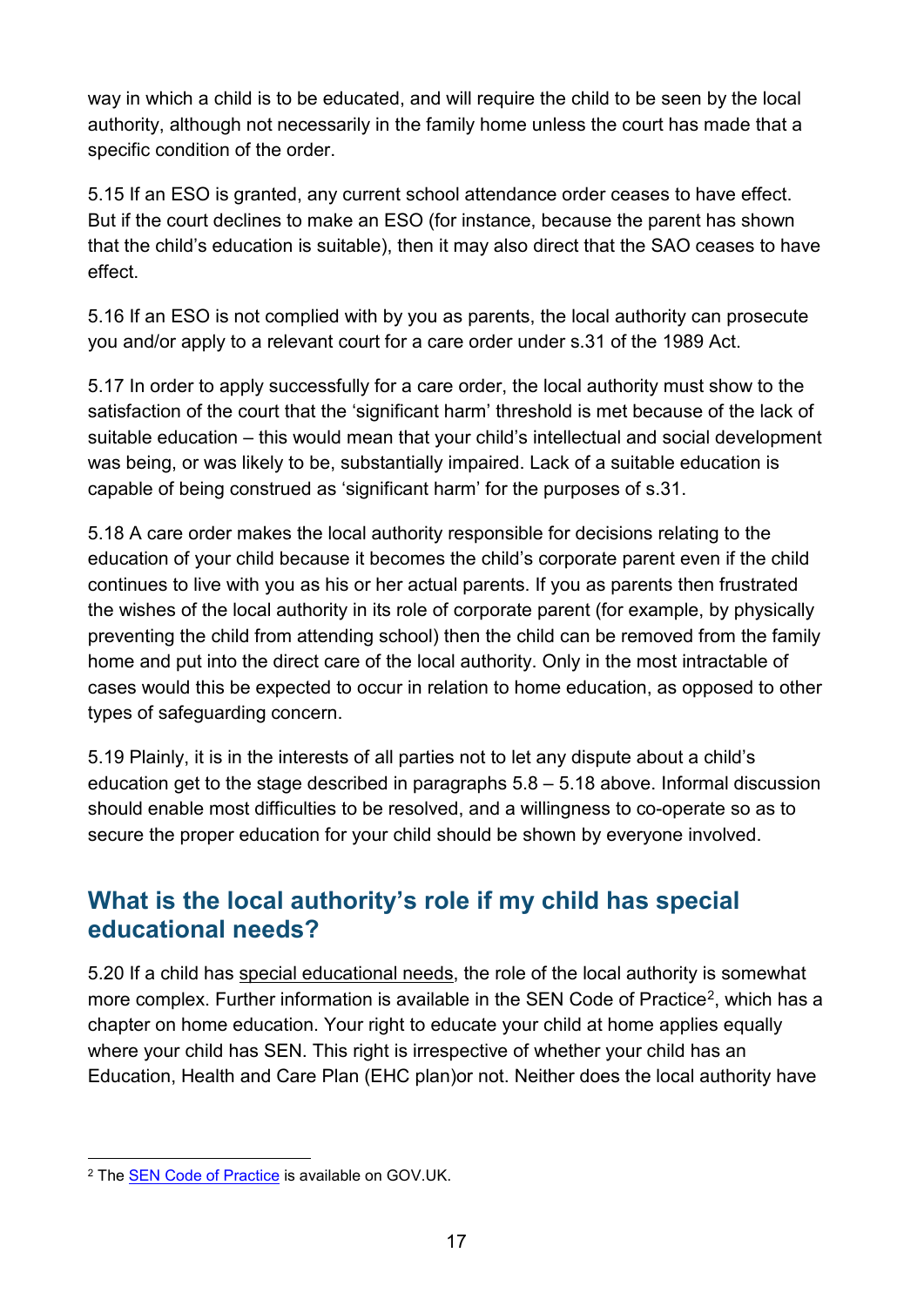any right of entry to your home to check home education suitability just because your child has special educational needs.

5.21 When your child has an EHC plan, it is the local authority's duty to ensure that the educational provision specified in the plan is made available to the child - but only if the you as the parents have not arranged for the child to receive a suitable education in some other way. Therefore if the home education you provide as parents is suitable, the local authority has no duty to arrange any special educational provision for the child; the plan should set out the type of special educational provision that the local authority thinks the child requires, and should also state that parents have made their own arrangements under s. 7 of the Education Act 1996. The authority will of course continue to check the suitability of the home education as required by sections 436A and 437 of the 1996 Act, and if at any point it considers that the home education is no longer suitable, it must ensure that the special educational provision specified in the EHC plan is made available as well as taking the steps set out above in relation to school attendance.

5.22 When parents feel strongly that their child with SEN (with or without an EHC plan) should be educated at home but cannot undertake this themselves, and the local authority agrees that it would be inappropriate for the child to be educated in a school, post-16 institution, or early years setting, then the local authority itself may arrange that the special educational provision that the child needs is made elsewhere. This can - if you agree - mean that it is provided in the home, but not by you as parents. The local authority has power under s.61 of the Children and Families Act 2014 to do this. If this happens, the EHC plan should clearly explain the arrangements.

5.23 Local authorities should not assume that because the provision you make at home is different from that which would be made in school to meet your child's special needs, the provision is necessarily unsuitable. In some cases, however, the local authority may conclude that, even after considering its own power to arrange provision in the home, education taking place in the home cannot meet your child's special educational needs and therefore your child is not receiving a suitable education. In that case, if you as parents still continue to wish to educate your child at home rather than sending him or her to school, the local authority must follow the procedure outlined earlier in this guidance in relation to school attendance orders.

5.24 If you are educating a child at home already and come to believe that he or she has special educational needs, you can ask the local authority to carry out a statutory assessment or reassessment of your child's special educational needs and the local authority must consider the request within the same statutory timescales and in the same way as for all other such requests.

5.25 Children over compulsory school age may also be educated at home in order to meet the requirements to participate in education and training until the age of 18. Local authorities should involve you in reviews of EHC plans of home educated children who are over compulsory school age.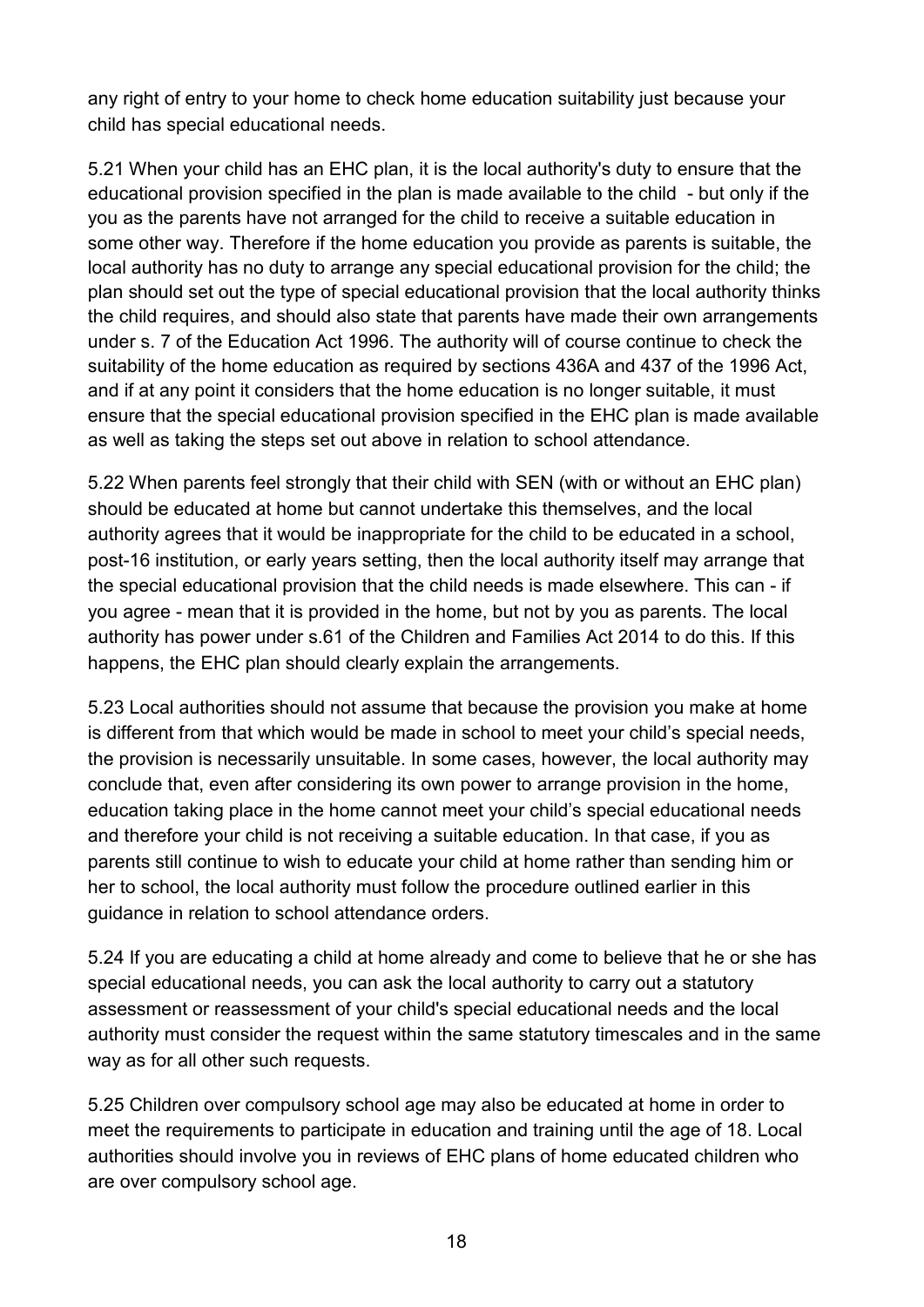#### <span id="page-18-0"></span>**Is there any oversight of local authority operations in relation to elective home education?**

5.26 Ofsted conducts periodic inspections of local authorities and this includes a review of the way in which they carry out duties in relation to vulnerable children. Although home educated children are not intrinsically 'vulnerable', such reviews will include children missing education and therefore cover the work of the authority on those children who are being educated at home (or may be educated at home) but the authority is not satisfied they are receiving a suitable education. Reports of local authority inspections are available on the Ofsted section of the [gov.uk](http://www.gov.uk/ofsted) website. Ofsted has no role in the oversight of education received by individual children who are educated at home.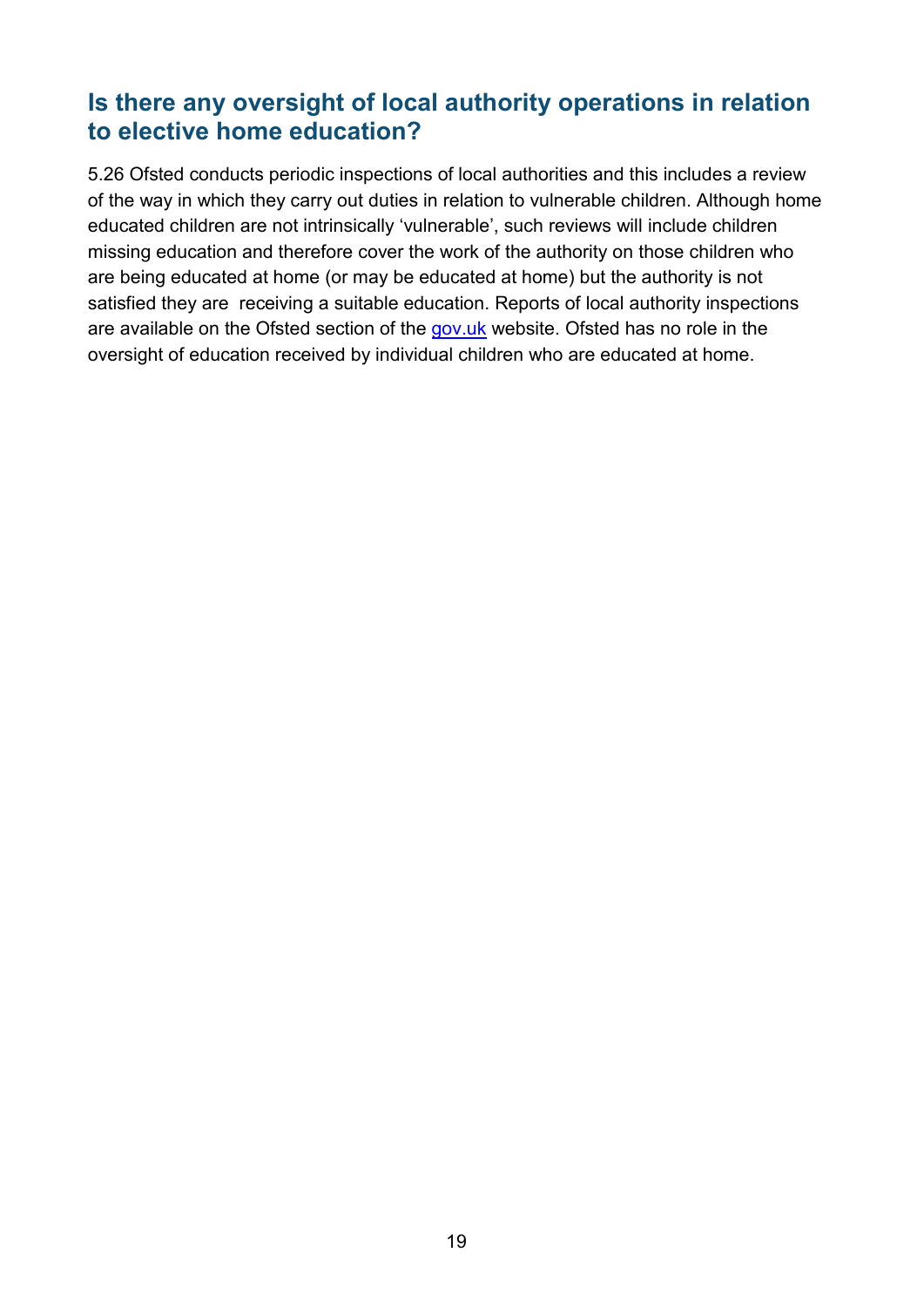# <span id="page-19-0"></span>**6. Further information**

## <span id="page-19-1"></span>**Safeguarding at home**

6.1 You may choose to employ other people to educate your child, though you continue to be responsible for the education provided. You also continue to be responsible for your child's well-being. This means you are responsible for ensuring that anyone you engage to help you provide home education is suitable to have access to children. You will therefore wish to satisfy yourself by taking up appropriate references, and check that any private tutor has a recent Disclosure and Barring Service (DBS) disclosure certificate. Local authorities should encourage you to do this. A small number of local authorities choose to assist home-educating parents in this task by undertaking DBS checks free of charge on independent tutors who work with home educated children, but if this is not the case in your area you should take steps to satisfy yourself as to the suitability of tutors. Many such tutors also work with children attending school and may be able to provide references from other parents who have home educated children and/or children attending school.

6.2 Tutors employed by a local authority, school, or an agency may also undertake work for home-educating parents, in which case DBS checks ought to have been made already and you should ask the relevant organisation for confirmation that the checks have been made.

### <span id="page-19-2"></span>**Attending other settings**

6.3 Children who are being educated at home sometimes attend other settings to supplement that home education. If you wish your child to attend a state or independent school part-time for this purpose you should discuss this with the school concerned. The school is under no obligation to accept such an arrangement. If your child does undertake this form of 'flexi-schooling', you will need to get absences from school which occur when your child is being educated at home authorised by the school in the same way as parents of full-time pupils do for other planned absence. Then the school should mark him or her in the attendance register as being on authorised absence when not at school.

6.4 It is also possible for children aged 14-16 who are educated at home for most of the time to attend state-funded FE colleges or sixth form colleges on a part-time basis, to receive tuition in specific subjects. If you are interested in this you should ask the college concerned if it has any such arrangements. Again, however, the college is under no obligation to make such provision.

6.5 Some companies or other organisations make part-time provision for a significant part of the week to assist parents who educate at home but cannot themselves provide a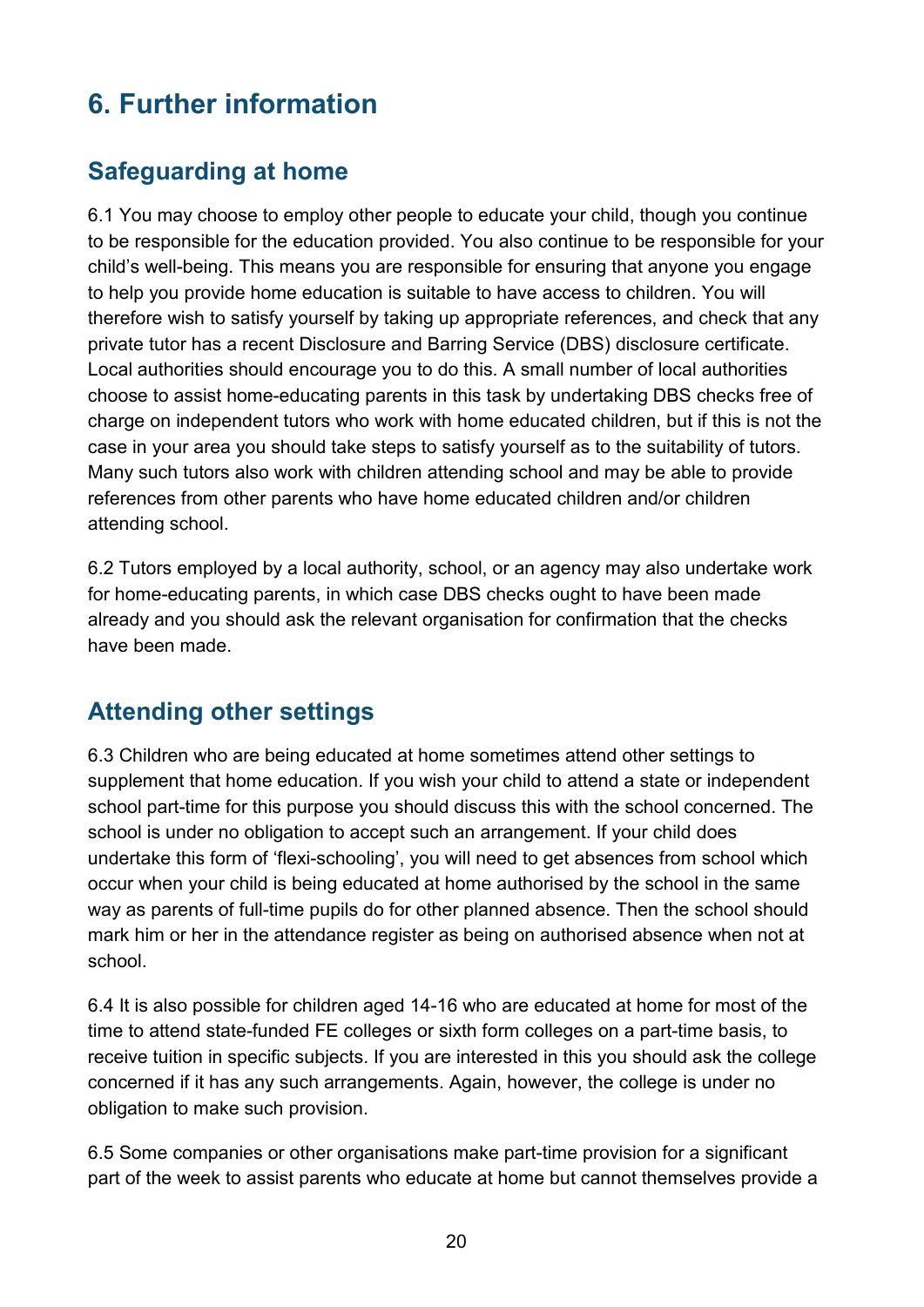full-time education. If you use the services of such companies you should ask about matters such as safeguarding and checks on staff.

6.6 Some groups of parents who home educate their children come together to support each other and teach their children on a communal basis. There is no reason why this should not take place, but such groups should be aware that if their intended provision will amount to full-time education of five or more children of compulsory school age (or just one if that child has an EHC Plan/statement of SEN, or is 'looked after'), then it may require registration as an independent school. Enquiries on registering as an independent school may be made to the email address given at the end of this document.

6.7 A small minority of parents send their children to establishments which despite the registration requirement mentioned in the paragraph above are in fact already operating as unregistered independent schools, providing a full-time education. The proprietors of these settings may be committing an offence, and the settings may be inspected by Ofsted and closed down. If you suspect that a setting you are considering for your child falls into this category you should ask the local authority if it has any relevant information about the setting, or contact Ofsted.

6.8 If your child is involved in any of the arrangements described above the local authority will take account of the provision made in assessing whether you as parents are meeting your duty under s.7, and you should ensure that the local authority is aware that you supplement home education through attendance at another setting and that you are able to provide information about your child's learning in that setting. The local authority should also take account of attendance at other settings which provide education or instruction on a more specialised basis for a small proportion of the week (eg madrassahs, sports clubs, dance schools). Although such provision will often be marginal to the issue of whether a child is receiving a suitable full-time education, in some circumstances it can help to show that the education is suitable (for example by providing opportunities for physical exercise and development not available at home).

#### <span id="page-20-0"></span>**National Careers Service**

6.9 The National Careers Service is a free careers service for adults and young people aged 13 and over in England. Advice and guidance can be accessed via the telephone and online. The [National Careers Service](https://nationalcareersservice.direct.gov.uk/Pages/Home.aspx) provides confidential advice and guidance to help your child make decisions on learning, training and work opportunities.

#### <span id="page-20-1"></span>**Work Experience**

6.10 Work experience is not a statutory requirement. But parents may feel that it is a useful adjunct to home education being provided for children who are of a suitable age.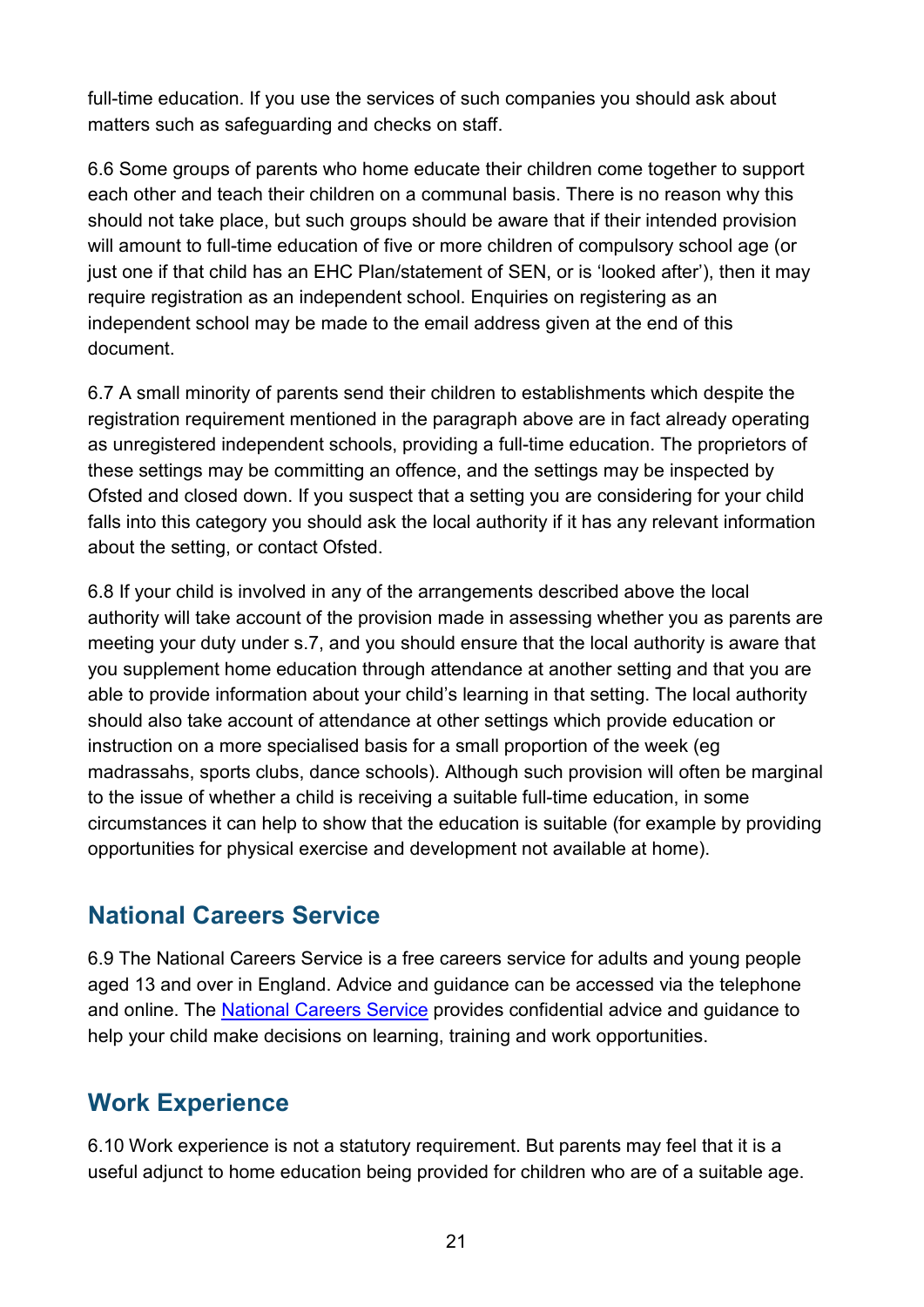6.11 Children educated at home have no entitlement to participate in work experience under arrangements made by a local authority or schools, but some local authorities may be able to assist the parents of home educated children who wish to pursue work experience through such arrangements. Where home educated children do participate in such schemes, you should ask about the extent they are covered by, for example, the health and safety, child protection and insurance provision made on behalf of school children, often by intermediary bodies, which are necessary to safeguard the child.

#### <span id="page-21-0"></span>**16 to 19 Bursary Fund**

6.12 The 16 to 19 Bursary Fund is not payable to young people whose parents elect to home educate them after the age of 16.

#### <span id="page-21-1"></span>**Gypsy, Roma and Traveller Children**

6.13 Local authorities should have an understanding of and be sensitive to, the distinct ethos and needs of Gypsy, Roma and Traveller communities. If you belong to one of these and move into a new area, you are strongly encouraged to contact the local Traveller Education Support Service for advice and help to access local educational settings if you do not wish to home educate your children. Most LAs provide such a service. But if you do wish to educate your children at home, then the local authority's policies and procedures will still apply to you..

#### <span id="page-21-2"></span>**Children in faith communities**

6.14 Local authorities should have an understanding of, and be sensitive to, the distinct ethos and needs of children in specific faith communities and be able to take into account the impact that faith has on the home education priorities of parents. You should be able to expect this in your dealings with the local authority. However, faith considerations should not in any way stop a child from receiving a suitable full-time education, and that will remain the local authority's main concern. It is likely to be helpful if you are able to explain how faith considerations have affected the content of the home education – if that is the case. There is no legal requirement for home education to include any element of teaching about religion or faith.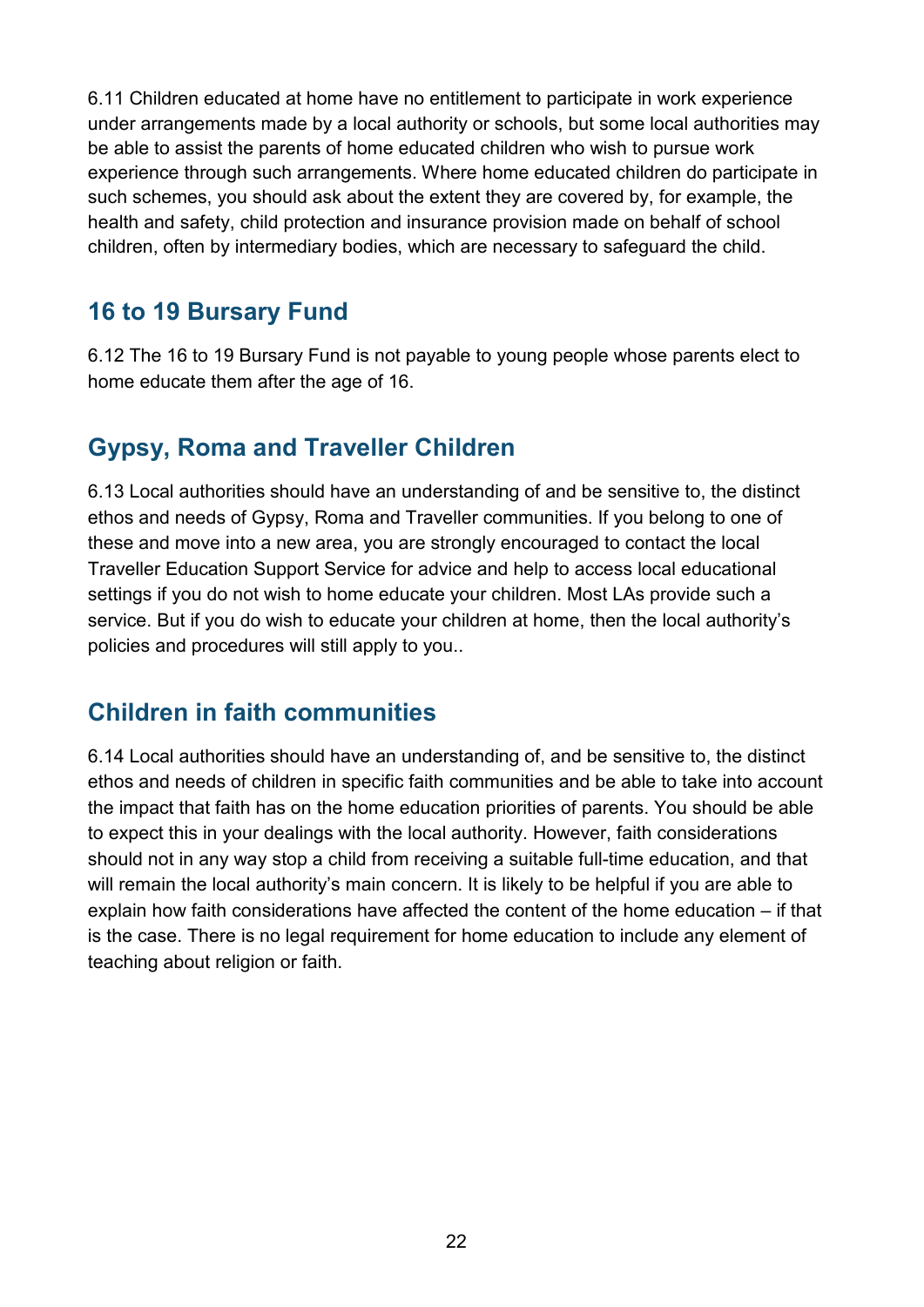### <span id="page-22-0"></span>**Other relevant departmental guidance**

1. Children Missing Education - DfE guidance:

[Children Missing Education DfE Guidance](https://www.gov.uk/government/publications/children-missing-education)

2. School attendance - DfE guidance for schools:

[School Attendance DfE Guidance](https://www.gov.uk/government/publications/school-attendance)

[Parental Responsibility and Behaviour and attendance DfE Guidance](https://www.gov.uk/government/publications/parental-responsibility-measures-for-behaviour-and-attendance)

3. Education Act 1996:

[Education Act 1996](http://www.legislation.gov.uk/ukpga/1996/56/contents)

4. Pupil Registration Regulations

These can be found at:

[Pupil Registration Regulations 2006](http://www.legislation.gov.uk/uksi/2006/1751/contents/made)

The regulations have been amended several times - see especially:

[Pupil Registration Regulations 2016 amendments](http://www.legislation.gov.uk/uksi/2016/792/contents/made)

5. Fundamental British Values - DfE guidance:

[Promoting fundamental British values through SMSC](https://www.gov.uk/government/publications/promoting-fundamental-british-values-through-smsc)

6. Parental responsibility – general guidance on gov.uk website:

[Parental rights and responsibilities](https://www.gov.uk/parental-rights-responsibilities)

*Examples of local authority guidance on home education*

[Norfolk LA home education guidance](https://www.norfolk.gov.uk/education-and-learning/home-education/home-education-faq)

[Lancashire LA home education guidance](https://www.lancashire.gov.uk/children-education-families/educating-your-child-at-home/)

[Darlington LA home education guidance](https://www.darlington.gov.uk/education-and-learning/school-years/support-for-parents-and-pupils/elective-home-education/)

[North Yorkshire LA home education guidance](https://www.northyorks.gov.uk/home-education-and-homeschooling)

Enquiries to DfE about home education matters can be sent by email to:

[Registration.enquiries@education.gov.uk](mailto:Registration.enquiries@education.gov.uk)

Please put 'home education' in the title line of the email